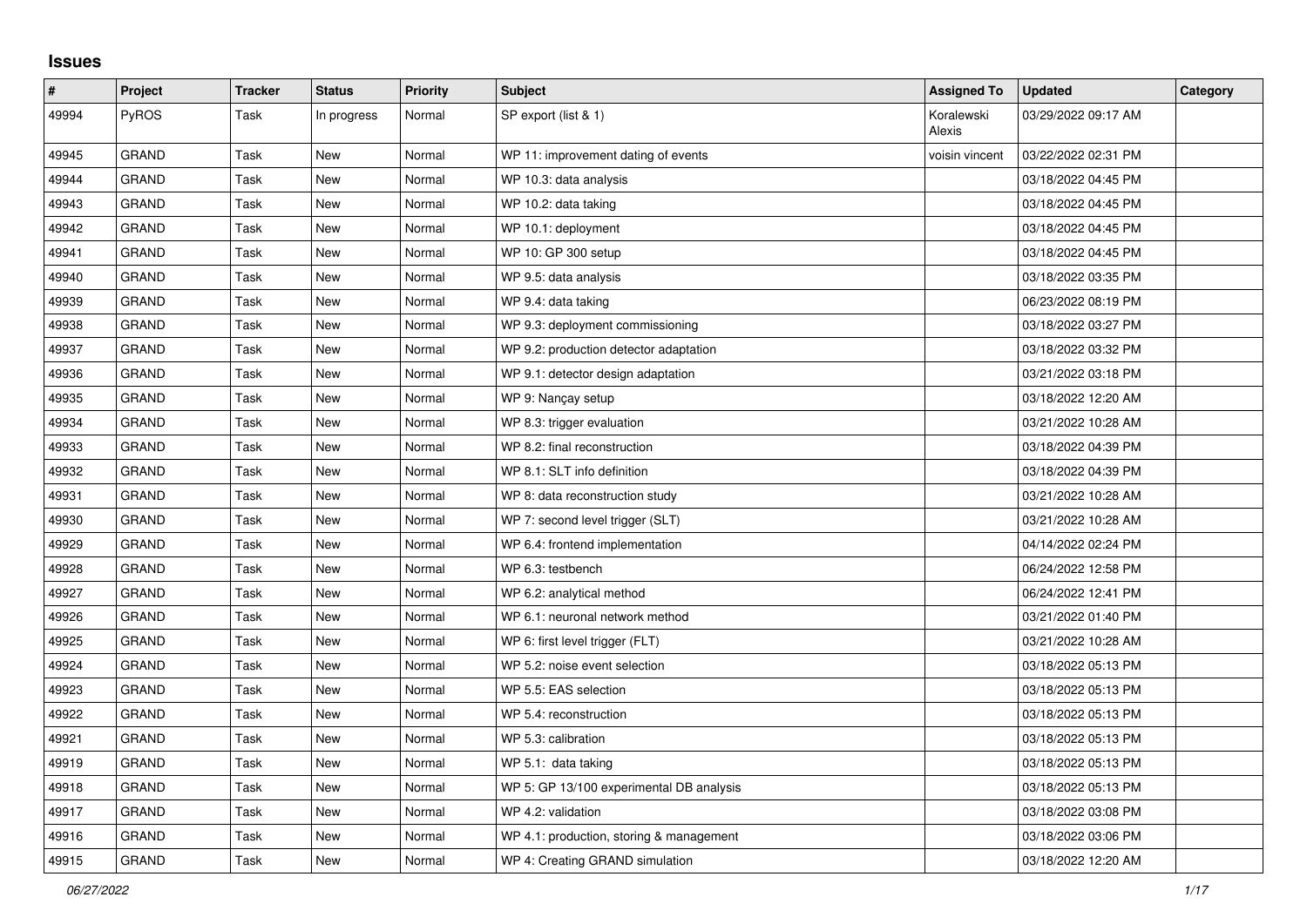| $\pmb{\#}$ | <b>Project</b> | <b>Tracker</b> | <b>Status</b> | <b>Priority</b> | <b>Subject</b>                                                                 | <b>Assigned To</b>   | <b>Updated</b>      | Category |
|------------|----------------|----------------|---------------|-----------------|--------------------------------------------------------------------------------|----------------------|---------------------|----------|
| 49914      | <b>GRAND</b>   | Task           | New           | Normal          | WP 3.4: code distribution, software env.                                       |                      | 06/24/2022 01:41 PM |          |
| 49912      | <b>GRAND</b>   | Task           | New           | Normal          | WP 3.3: manage software infra : CI, quality, DB engine                         |                      | 03/18/2022 03:03 PM |          |
| 49911      | GRAND          | Task           | New           | Normal          | WP 3.2: calibration monotoring DB                                              |                      | 03/18/2022 05:13 PM |          |
| 49910      | <b>GRAND</b>   | Task           | New           | Normal          | WP 3.1: manage data event DB                                                   |                      | 06/24/2022 01:55 PM |          |
| 49909      | <b>GRAND</b>   | Task           | <b>New</b>    | Normal          | WP 3: software infra and database                                              |                      | 06/24/2022 01:48 PM |          |
| 49908      | <b>GRAND</b>   | Task           | <b>New</b>    | Normal          | WP 1.3 : LPNHE WP coordination                                                 | Martineau<br>Olivier | 03/20/2022 05:35 PM |          |
| 49906      | <b>GRAND</b>   | Task           | New           | Normal          | WP 1.1: finance                                                                |                      | 03/18/2022 05:13 PM |          |
| 49905      | <b>GRAND</b>   | Task           | New           | Normal          | WP 1: GRAND management                                                         |                      | 03/18/2022 05:13 PM |          |
| 49904      | <b>GRAND</b>   | Task           | New           | Normal          | WP 2.9: detector monotoring                                                    |                      | 03/18/2022 05:13 PM |          |
| 49903      | <b>GRAND</b>   | Task           | <b>New</b>    | Normal          | WP 2.8: detector calibration                                                   |                      | 03/18/2022 05:13 PM |          |
| 49902      | <b>GRAND</b>   | Task           | New           | Normal          | WP 2.7: code quality and documentation                                         | Colley<br>Jean-Marc  | 03/18/2022 05:13 PM |          |
| 49901      | <b>GRAND</b>   | Task           | New           | Normal          | WP 2.6: common tools                                                           |                      | 03/18/2022 05:13 PM |          |
| 49900      | <b>GRAND</b>   | Task           | <b>New</b>    | Normal          | WP 2.5: reconstruction method                                                  |                      | 03/18/2022 02:57 PM |          |
| 49899      | <b>GRAND</b>   | Task           | <b>New</b>    | Normal          | WP 2.4: antenna network simulation                                             |                      | 06/24/2022 02:48 PM |          |
| 49898      | <b>GRAND</b>   | Task           | New           | Normal          | WP 2.3: unit detector modeling and coding                                      |                      | 06/24/2022 02:11 PM |          |
| 49897      | <b>GRAND</b>   | Task           | New           | Normal          | WP 2.2: input output format fie                                                |                      | 03/18/2022 12:22 AM |          |
| 49896      | <b>GRAND</b>   | Task           | New           | Normal          | WP 2.1: software architecture and optimization                                 |                      | 03/18/2022 05:13 PM |          |
| 49895      | <b>GRAND</b>   | Task           | New           | Normal          | WP 2: GRANDLIB modelization and software                                       |                      | 06/24/2022 02:48 PM |          |
| 49890      | PyROS          | Task           | New           | Normal          | Global Start & Stop (safe)                                                     |                      | 03/16/2022 04:52 PM |          |
| 49889      | PyROS          | Task           | <b>New</b>    | Normal          | Backup                                                                         |                      | 03/16/2022 04:49 PM |          |
| 49888      | PyROS          | Task           | <b>New</b>    | Normal          | Firewall                                                                       |                      | 03/16/2022 04:48 PM |          |
| 49887      | PyROS          | Task           | <b>New</b>    | Normal          | Hardware                                                                       |                      | 03/16/2022 04:47 PM |          |
| 49886      | <b>PyROS</b>   | Task           | New           | Normal          | System watch (Nagios, )                                                        |                      | 03/16/2022 04:47 PM |          |
| 49885      | <b>PyROS</b>   | Task           | New           | Normal          | Network                                                                        |                      | 03/16/2022 04:46 PM |          |
| 49878      | PyROS          | Task           | New           | Normal          | SF02-SCP integration - Lancement auto de l'agent de gestion du SP<br>lifecycle |                      | 03/16/2022 10:37 AM |          |
| 49876      | PyROS          | Task           | <b>New</b>    | Normal          | Guitastro integration                                                          |                      | 03/16/2022 07:28 AM |          |
| 49875      | PyROS          | Task           | New           | Normal          | (classic) Installation Guitastro & dependencies                                |                      | 03/16/2022 07:27 AM |          |
| 49874      | PyROS          | Task           | <b>New</b>    | Normal          | (docker) Installation Guitastro & dependencies                                 |                      | 03/16/2022 07:26 AM |          |
| 49872      | PyROS          | Task           | New           | Normal          | Restauration de la config par défaut                                           |                      | 03/15/2022 11:10 PM |          |
| 49871      | PyROS          | Task           | New           | Normal          | Config par défaut (à définir)                                                  |                      | 03/15/2022 11:11 PM |          |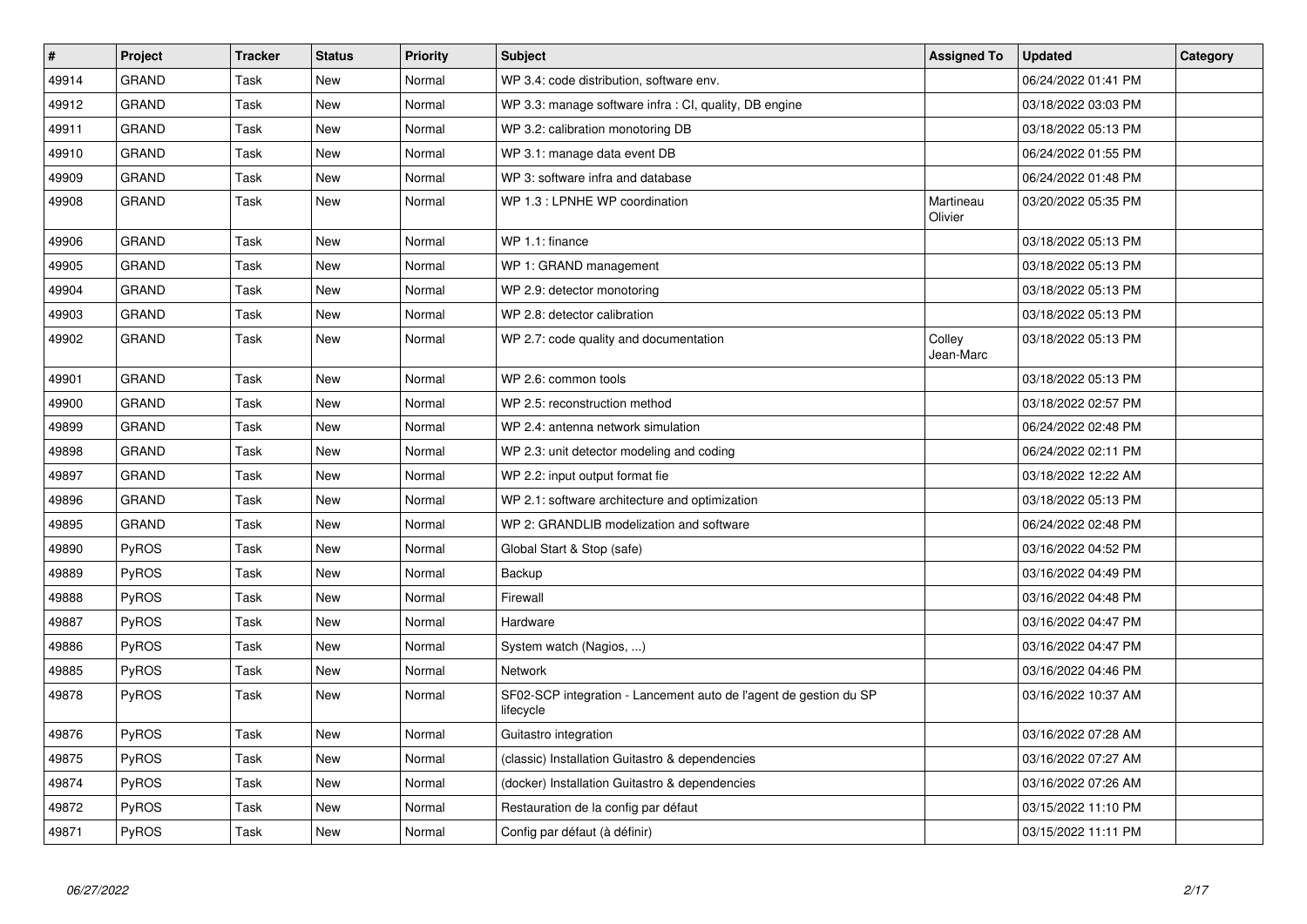| #     | Project      | <b>Tracker</b> | <b>Status</b> | <b>Priority</b> | Subject                                                                                  | <b>Assigned To</b>   | <b>Updated</b>      | Category |
|-------|--------------|----------------|---------------|-----------------|------------------------------------------------------------------------------------------|----------------------|---------------------|----------|
| 49870 | PyROS        | Task           | New           | Normal          | Config générale : logo, pagination, couleurs, options générales, options par<br>feature, |                      | 03/15/2022 11:11 PM |          |
| 49546 | PyROS        | Task           | In progress   | Normal          | Documentation (pyros_api)                                                                | Koralewski<br>Alexis | 02/24/2022 02:33 PM |          |
| 49545 | PyROS        | Task           | In progress   | Normal          | Script development (pyros_api)                                                           | Koralewski<br>Alexis | 02/24/2022 02:33 PM |          |
| 49543 | PyROS        | Task           | New           | Normal          | Users View (list & 1)                                                                    |                      | 02/23/2022 06:06 PM |          |
| 49541 | PyROS        | Task           | New           | Normal          | API REST (scripting du website via script pyros_api.py)                                  | Koralewski<br>Alexis | 03/15/2022 11:26 PM |          |
| 49478 | PyROS        | Task           | New           | Normal          | Test                                                                                     | Koralewski<br>Alexis | 02/22/2022 12:25 PM |          |
| 49272 | PyROS        | Task           | In progress   | Normal          | <b>Tooltips</b>                                                                          | Koralewski<br>Alexis | 02/17/2022 01:59 PM |          |
| 49262 | PyROS        | Task           | In progress   | Normal          | Sequence Validation                                                                      |                      | 02/03/2022 02:50 PM |          |
| 49258 | PyROS        | Task           | In progress   | Normal          | from IMPORT (upload) Seq (from yaml file)                                                | Koralewski<br>Alexis | 02/23/2022 12:02 PM |          |
| 49253 | PyROS        | Task           | New           | Normal          | READ 1 & list                                                                            |                      | 02/21/2022 03:21 PM |          |
| 49252 | PyROS        | Task           | New           | Normal          | <b>WEB FORM</b>                                                                          |                      | 02/17/2022 01:59 PM |          |
| 49251 | PyROS        | Task           | New           | Normal          | Test                                                                                     | Koralewski<br>Alexis | 02/22/2022 02:59 PM |          |
| 49250 | PyROS        | Task           | New           | Normal          | <b>CREATE/UPDATE Sequence</b>                                                            |                      | 02/23/2022 12:02 PM |          |
| 49249 | <b>PyROS</b> | Task           | In progress   | Normal          | General Menu for this feature                                                            |                      | 02/03/2022 09:39 AM |          |
| 49247 | PyROS        | Task           | New           | Normal          | State diagram (doc)                                                                      |                      | 02/03/2022 09:34 AM |          |
| 49246 | PyROS        | Task           | New           | Normal          | Sequence Lifecycle (status)                                                              |                      | 02/03/2022 09:34 AM |          |
| 49228 | <b>PyROS</b> | Task           | In progress   | Normal          | Correction de l'orientation de l'image (est à gauche, nord en haut)                      | Klotz Alain          | 02/02/2022 02:56 PM |          |
| 49227 | PyROS        | Task           | <b>New</b>    | Normal          | Corrections cosmétiques (de pixels)                                                      | Klotz Alain          | 02/02/2022 02:19 PM |          |
| 49226 | PyROS        | Task           | In progress   | Normal          | Correction de l'image par le flat                                                        | Klotz Alain          | 02/02/2022 02:56 PM |          |
| 49225 | PyROS        | Task           | In progress   | Normal          | Correction de l'image par le dark (+ bias)                                               | Klotz Alain          | 02/02/2022 02:56 PM |          |
| 49224 | PyROS        | Task           | New           | Normal          | Choisir le bias, le flat, et le dark (en fn des metadata)                                | Klotz Alain          | 02/02/2022 02:19 PM |          |
| 49223 | PyROS        | Task           | In progress   | Normal          | Groupes                                                                                  | Klotz Alain          | 02/02/2022 02:38 PM |          |
| 49222 | PyROS        | Task           | In progress   | Normal          | Traitement d'un groupe d'images : début et fin de groupe                                 | Klotz Alain          | 02/02/2022 02:38 PM |          |
| 49221 | <b>PyROS</b> | Task           | In progress   | Normal          | Recup metadata de l'image (dans la BD)                                                   | Klotz Alain          | 02/02/2022 02:38 PM |          |
| 49220 | PyROS        | Task           | In progress   | Normal          | Récup en-tête                                                                            | Klotz Alain          | 02/02/2022 02:38 PM |          |
| 49219 | PyROS        | Task           | In progress   | Normal          | Nouvelle image                                                                           | Klotz Alain          | 02/02/2022 02:38 PM |          |
| 49218 | PyROS        | Task           | In progress   | Normal          | Détection des nouvelles images produites (système asynchrone sur<br>l'acquisition)       | Klotz Alain          | 02/02/2022 02:38 PM |          |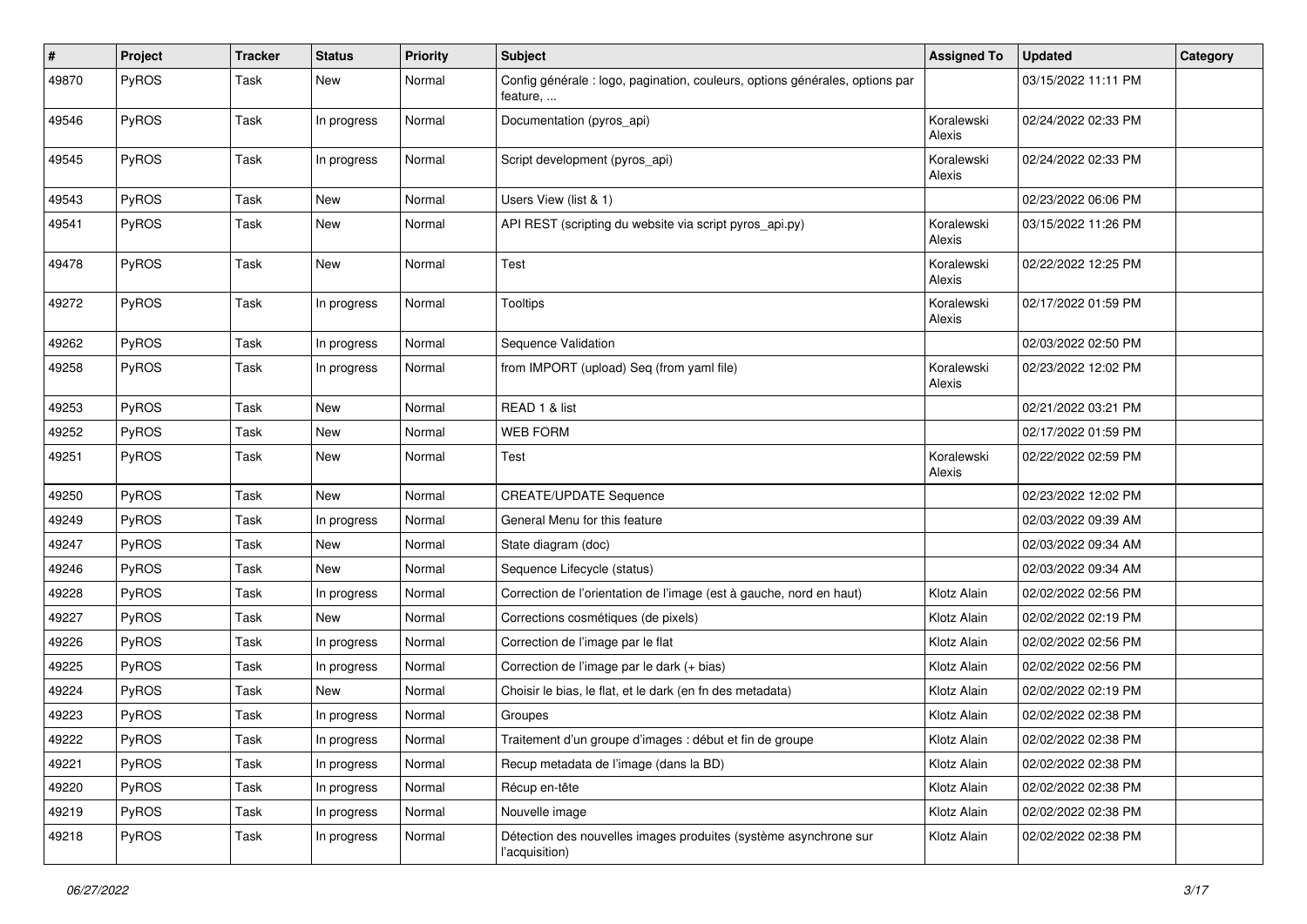| $\sharp$ | Project | Tracker | <b>Status</b> | <b>Priority</b> | <b>Subject</b>                                                                                                                        | <b>Assigned To</b> | <b>Updated</b>      | Category |
|----------|---------|---------|---------------|-----------------|---------------------------------------------------------------------------------------------------------------------------------------|--------------------|---------------------|----------|
| 49217    | PyROS   | Task    | New           | Normal          | 5 - (L2) Critères de qualité d'image (+ json QUAL)                                                                                    | Klotz Alain        | 02/02/2022 02:37 PM |          |
| 49216    | PyROS   | Task    | New           | Normal          | 4 - (L1c) - Combinaison d'images                                                                                                      | Klotz Alain        | 02/02/2022 02:36 PM |          |
| 49215    | PyROS   | Task    | In progress   | Normal          | 3 - (L1b) - Reconnaissance du champ (lien entre pixels et coord célestes) (<br>+ json CATA)                                           | Klotz Alain        | 02/02/2022 02:36 PM |          |
| 49214    | PyROS   | Task    | In progress   | Normal          | 2 - (L1a) - Pré-traitement de chaque image (dans l'ordre) (fits RAW => fits<br>CAL)                                                   | Klotz Alain        | 02/02/2022 02:42 PM |          |
| 49213    | PyROS   | Task    | In progress   | Normal          | 1 - (L0) - Récupération et organisation des images L0 (RAW fits)                                                                      | Klotz Alain        | 02/02/2022 02:42 PM |          |
| 49210    | PyROS   | Task    | New           | Normal          | <b>CONFIGURATION GENERALE</b>                                                                                                         |                    | 03/15/2022 11:11 PM |          |
| 49162    | PyROS   | Task    | New           | Normal          | Check sequence validity                                                                                                               | Klotz Alain        | 02/03/2022 10:23 AM |          |
| 49157    | PyROS   | Task    | New           | Normal          | Super Super Agent qui surveille l'ensemble des super agents sur chaque<br>noeud $(?)$                                                 |                    | 01/31/2022 12:12 PM |          |
| 49156    | PyROS   | Task    | New           | Normal          | Super Agent qui démarre et stoppe les autres agents, et surveille leur<br>bonne santé (les relance si besoin) => sur chaque noeud (?) |                    | 01/31/2022 12:12 PM |          |
| 49155    | PyROS   | Task    | <b>New</b>    | Normal          | Architecture décentralisée en plusieurs noeuds (communication via BD)                                                                 |                    | 01/31/2022 12:09 PM |          |
| 49152    | PyROS   | Task    | New           | Normal          | RUN/EXEC - Start & Stop software (et Agents)                                                                                          |                    | 05/24/2022 02:55 PM |          |
| 49151    | PyROS   | Task    | New           | Normal          | Script central (pyros.py)                                                                                                             |                    | 01/31/2022 11:36 AM |          |
| 49149    | PyROS   | Task    | New           | High            | SCRIPT RUN (PYROS/pyros.py) (uniquement pour la partie execution)                                                                     |                    | 05/24/2022 02:55 PM |          |
| 49137    | PyROS   | Task    | New           | Normal          | Integration Guitastro lib                                                                                                             | Klotz Alain        | 02/02/2022 03:27 PM |          |
| 49136    | PyROS   | Task    | New           | Normal          | GF04-SECU - Logging integration                                                                                                       |                    | 01/29/2022 12:54 AM |          |
| 49135    | PyROS   | Task    | New           | Normal          | SF15-SST integration                                                                                                                  |                    | 01/29/2022 12:48 AM |          |
| 49134    | PyROS   | Task    | New           | Normal          | SF14-OBC integration                                                                                                                  |                    | 01/29/2022 12:52 AM |          |
| 49133    | PyROS   | Task    | New           | Normal          | SF13-IAF integration                                                                                                                  |                    | 01/29/2022 12:47 AM |          |
| 49132    | PyROS   | Task    | <b>New</b>    | Normal          | SF12-IAN integration                                                                                                                  |                    | 01/29/2022 12:48 AM |          |
| 49131    | PyROS   | Task    | New           | Normal          | SF11-IPC integration                                                                                                                  |                    | 01/29/2022 12:46 AM |          |
| 49130    | PyROS   | Task    | <b>New</b>    | Normal          | SF10-CAL integration                                                                                                                  |                    | 01/29/2022 12:46 AM |          |
| 49129    | PyROS   | Task    | <b>New</b>    | Normal          | SF09-CMC integration                                                                                                                  |                    | 01/29/2022 12:46 AM |          |
| 49128    | PyROS   | Task    | New           | Normal          | SF08-EXE integration                                                                                                                  |                    | 01/29/2022 12:45 AM |          |
| 49127    | PyROS   | Task    | New           | Normal          | SF07-PLN integration                                                                                                                  |                    | 01/29/2022 12:45 AM |          |
| 49126    | PyROS   | Task    | New           | Normal          | SF06-ALR integration                                                                                                                  |                    | 01/29/2022 12:45 AM |          |
| 49125    | PyROS   | Task    | New           | Normal          | SF05-SEQ integration                                                                                                                  |                    | 03/15/2022 11:03 PM |          |
| 49124    | PyROS   | Task    | New           | Normal          | SF04-SPV integration                                                                                                                  |                    | 01/29/2022 12:44 AM |          |
| 49123    | PyROS   | Task    | New           | Normal          | SF03-ENV integration                                                                                                                  |                    | 01/29/2022 12:50 AM |          |
| 49122    | PyROS   | Task    | New           | Normal          | SF02-SCP integration                                                                                                                  |                    | 01/29/2022 12:50 AM |          |
| 49121    | PyROS   | Task    | New           | Normal          | SF01-USR integration                                                                                                                  |                    | 01/29/2022 12:50 AM |          |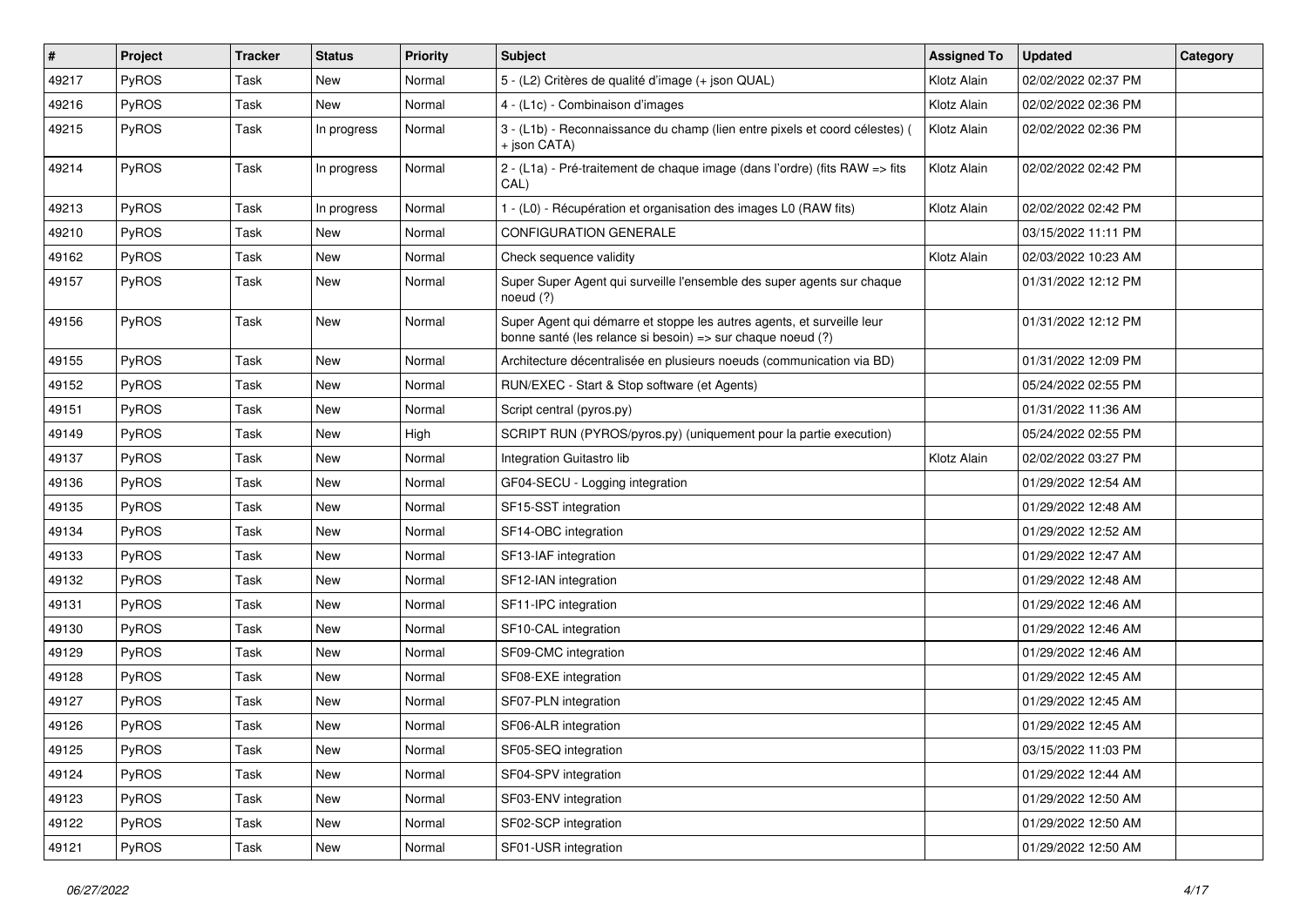| $\vert$ # | Project      | <b>Tracker</b> | <b>Status</b> | <b>Priority</b> | <b>Subject</b>                                                                                   | <b>Assigned To</b>     | <b>Updated</b>      | Category |
|-----------|--------------|----------------|---------------|-----------------|--------------------------------------------------------------------------------------------------|------------------------|---------------------|----------|
| 49120     | PyROS        | Task           | New           | Normal          | General Design (structure, design, responsive, CSS)                                              |                        | 01/29/2022 12:50 AM |          |
| 48784     | <b>XLDP</b>  | <b>Bug</b>     | <b>New</b>    | Normal          | Jobs en erreurs depuis le 19/01 19h30                                                            |                        | 01/20/2022 10:12 AM |          |
| 48758     | LabInvent    | Task           | New           | Immediate       | Modifs demandées par C. Feugeade le 18/1/22                                                      | <b>Pallier Etienne</b> | 01/19/2022 04:22 PM |          |
| 48757     | LabInvent    | Feature        | <b>New</b>    | Immediate       | *** F - DIVERS TODO (à dispatcher)                                                               | <b>Pallier Etienne</b> | 01/19/2022 04:12 PM |          |
| 48307     | PyROS        | Task           | <b>New</b>    | Normal          | Send, Receive, and Process Commands (Agent <= > Agent)                                           |                        | 12/14/2021 02:57 PM |          |
| 48290     | PyROS        | Task           | New           | Normal          | Auto mode                                                                                        |                        | 12/14/2021 12:35 PM |          |
| 48289     | PyROS        | Task           | <b>New</b>    | Normal          | Entity (AgentDevice class)                                                                       |                        | 12/14/2021 12:32 PM |          |
| 48288     | PyROS        | Task           | New           | Normal          | Entity (DeviceController class)                                                                  |                        | 12/14/2021 12:31 PM |          |
| 48287     | PyROS        | Task           | New           | Normal          | cRuD (only Read & Delete) - View (& Kill) currently running Agents                               |                        | 12/14/2021 12:26 PM |          |
| 48286     | <b>PyROS</b> | Task           | New           | Normal          | Lancement auto et gestion des éventuels AgentDevices associés                                    |                        | 12/14/2021 12:22 PM |          |
| 48285     | PyROS        | Task           | New           | Normal          | Lancement auto et gestion du DeviceController associé                                            |                        | 12/14/2021 12:22 PM |          |
| 48284     | PyROS        | Task           | New           | Normal          | Lancement auto et gestion des Components associés (qui sont aussi des<br>DeviceController)       |                        | 12/14/2021 12:20 PM |          |
| 48280     | PyROS        | Task           | <b>New</b>    | Normal          | Agent dérivé de l'Agent général (ex: AgentA, AgentB, AgentC, ou AgentM<br>pour le envmonitoring) |                        | 12/14/2021 03:00 PM |          |
| 48279     | PyROS        | Task           | New           | Normal          | General LOGGING (fichiers texte, écran en mode debug)                                            |                        | 03/16/2022 04:45 PM |          |
| 48278     | PyROS        | Task           | <b>New</b>    | High            | AGENT général (dont dépendent tous les agents et AgentDevices)                                   |                        | 01/29/2022 01:05 AM |          |
| 48276     | PyROS        | Task           | New           | Normal          | Scripts d'installation docker                                                                    |                        | 12/14/2021 11:44 AM |          |
| 48275     | <b>PyROS</b> | Task           | New           | Normal          | version PROD TNC Nouvelle Calédonie - instance docker de production sur<br>site final            |                        | 12/14/2021 11:42 AM |          |
| 48274     | PyROS        | Task           | New           | Normal          | version TEST TNC France - instance docker de test en France                                      |                        | 12/14/2021 11:42 AM |          |
| 48273     | PyROS        | Task           | New           | Normal          | version DEV guitalens - instance docker sur serveur guitalens                                    |                        | 12/14/2021 11:46 AM |          |
| 48271     | PyROS        | Task           | New           | High            | CLASSIC installation (with venv)                                                                 |                        | 03/16/2022 07:27 AM |          |
| 48270     | PyROS        | Task           | New           | Normal          | SCRIPT INSTALL/UPDATE (PYROS/pyros.py) (uniquement pour la partie<br>install & update)           |                        | 02/23/2022 05:57 PM |          |
| 48259     | PyROS        | Task           | In progress   | Normal          | EXPORT (Download) as a text file (YAML)                                                          | Koralewski<br>Alexis   | 02/23/2022 10:45 AM |          |
| 48250     | PyROS        | Task           | In progress   | Normal          | <b>DELETE</b>                                                                                    | Koralewski<br>Alexis   | 02/21/2022 03:38 PM |          |
| 48223     | LabInvent    | Task           | New           | Normal          | instance perso (docker)                                                                          |                        | 12/13/2021 11:08 AM |          |
| 48222     | LabInvent    | Task           | New           | Normal          | (NEW func) Gérer Suivi d'un User                                                                 |                        | 12/13/2021 10:39 AM |          |
| 48005     | LabInvent    | Task           | New           | Normal          | <b>Bugfix toutes les Deprecated Errors</b>                                                       |                        | 12/06/2021 02:37 PM |          |
| 47966     | Lablnvent    | Task           | New           | Normal          | Ajouter test Commande (avec devis joint)                                                         |                        | 11/30/2021 04:17 PM |          |
| 47962     | LabInvent    | Task           | New           | Urgent          | (IRAP only) re-install inventirap avec php7                                                      |                        | 11/30/2021 03:17 PM |          |
| 47960     | LabInvent    | Task           | New           | Immediate       | <b>CHAMPS</b>                                                                                    |                        | 01/19/2022 03:51 PM |          |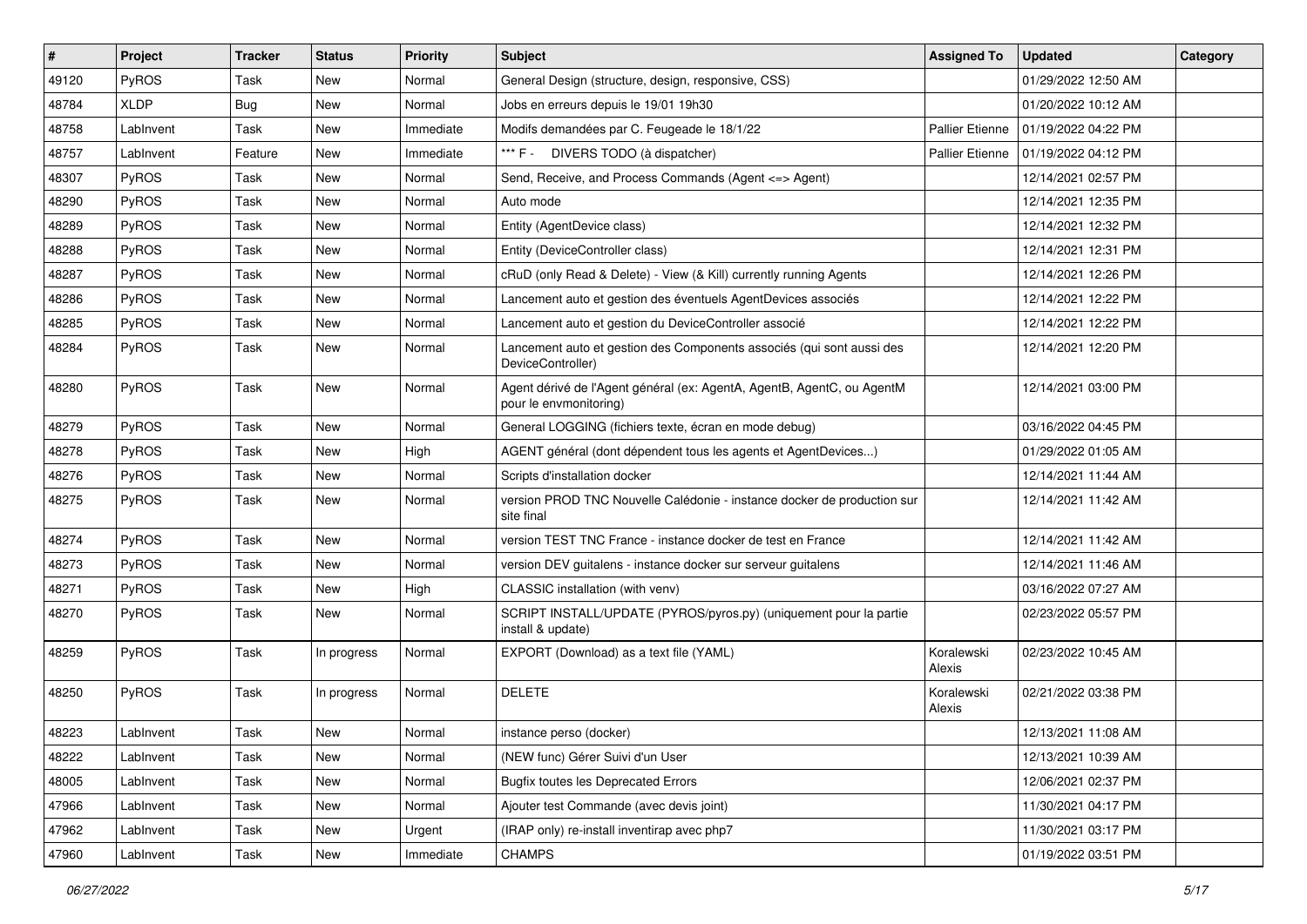| #     | Project   | <b>Tracker</b> | <b>Status</b> | <b>Priority</b> | Subject                                                                                                        | <b>Assigned To</b> | <b>Updated</b>      | Category |
|-------|-----------|----------------|---------------|-----------------|----------------------------------------------------------------------------------------------------------------|--------------------|---------------------|----------|
| 47959 | LabInvent | Task           | New           | Normal          | *** F - ENTITY - Fournisseurs                                                                                  |                    | 11/30/2021 12:57 PM |          |
| 47958 | LabInvent | Task           | New           | Normal          | delete (generic)                                                                                               |                    | 11/30/2021 12:47 PM |          |
| 47957 | LabInvent | Feature        | New           | Normal          | *** F - ENTITY - Les GROUPES (de User ou Materiel) : Thématique, Métier,<br>Projet, Site (+ Pole ou Service ?) |                    | 12/13/2021 11:12 AM |          |
| 47954 | LabInvent | Task           | New           | Normal          | 1 - CREATED                                                                                                    |                    | 11/30/2021 01:27 PM |          |
| 47953 | LabInvent | Task           | New           | Normal          | 2a - TOBEORDERED (optionnel)                                                                                   |                    | 11/30/2021 01:27 PM |          |
| 47952 | LabInvent | Task           | New           | High            | Ecran d'accueil à restructurer                                                                                 |                    | 11/30/2021 03:43 PM |          |
| 47951 | LabInvent | Feature        | New           | Normal          | *** F - Etiquettes & Imprimantes                                                                               |                    | 11/30/2021 01:42 PM |          |
| 47950 | LabInvent | Task           | New           | Normal          | DB complète à mettre à jour                                                                                    |                    | 11/30/2021 12:26 PM |          |
| 47947 | LabInvent | Task           | New           | High            | docker only                                                                                                    |                    | 12/13/2021 11:07 AM |          |
| 47946 | LabInvent | Task           | New           | Normal          | classic only                                                                                                   |                    | 12/03/2021 09:50 AM |          |
| 47945 | LabInvent | Task           | New           | Normal          | <b>ALL</b>                                                                                                     |                    | 11/30/2021 12:23 PM |          |
| 47942 | LabInvent | Task           | New           | High            | index (generic)                                                                                                |                    | 11/30/2021 03:48 PM |          |
| 47937 | LabInvent | Task           | New           | High            | Read (index & view) (generic ?)                                                                                |                    | 11/30/2021 03:48 PM |          |
| 47936 | LabInvent | Task           | New           | High            | 3-4 - TBO & ARCHIVED                                                                                           |                    | 11/30/2021 03:43 PM |          |
| 47935 | LabInvent | Task           | New           | Normal          | 2b - VALIDATED                                                                                                 |                    | 11/30/2021 01:27 PM |          |
| 47934 | LabInvent | Task           | New           | High            | LIFECYCLE (Status) : CREATED => (TBO) => VALIDATED => TBA =><br><b>ARCHIVED</b>                                |                    | 11/30/2021 03:43 PM |          |
| 47932 | LabInvent | Feature        | New           | Normal          | *** F - DOC (documentation)                                                                                    |                    | 11/30/2021 01:10 PM |          |
| 47930 | LabInvent | Task           | <b>New</b>    | Normal          | *** F - ENTITY - QrCode                                                                                        |                    | 11/30/2021 01:26 PM |          |
| 47927 | LabInvent | Task           | New           | High            | A gérer via fichier conf YAML                                                                                  |                    | 11/30/2021 03:47 PM |          |
| 47926 | LabInvent | Task           | New           | High            | Instance DEMO docker - à installer sur hyp2 puis sur VM pweb3                                                  |                    | 12/13/2021 11:07 AM |          |
| 47925 | LabInvent | Task           | New           | Normal          | (après cakephp v4) Passer à Php 8                                                                              |                    | 11/30/2021 11:48 AM |          |
| 47924 | LabInvent | Task           | New           | Normal          | (après 3.9) Passer à v4                                                                                        |                    | 11/30/2021 11:48 AM |          |
| 47922 | LabInvent | Task           | New           | Immediate       | Passer directement à v3.LAST (3.10.1)                                                                          |                    | 12/02/2021 04:45 PM |          |
| 47921 | LabInvent | Feature        | New           | Immediate       | *** F - Framework CakePhp                                                                                      |                    | 12/02/2021 04:45 PM |          |
| 47914 | LabInvent | Task           | New           | High            | index (generic)                                                                                                |                    | 11/30/2021 03:50 PM |          |
| 47913 | LabInvent | Task           | New           | Normal          | ROLES (profils)                                                                                                |                    | 11/30/2021 01:39 PM |          |
| 47912 | LabInvent | Task           | New           | High            | (VUE) Elements et Helper                                                                                       |                    | 11/30/2021 03:51 PM |          |
| 47911 | LabInvent | Task           | New           | Normal          | Create/Update (add edit generic)                                                                               |                    | 11/30/2021 11:04 AM |          |
| 47907 | LabInvent | Task           | New           | Normal          | *** F - Config YAML (champs materiels) : champs obligatoires,<br>recommandés, ou readonly                      |                    | 11/30/2021 01:25 PM |          |
| 47906 | LabInvent | Task           | New           | Urgent          | Champs virtuels                                                                                                |                    | 11/30/2021 03:50 PM |          |
| 47905 | LabInvent | Task           | New           | Urgent          | Read (index & view) (generic)                                                                                  |                    | 12/01/2021 11:21 AM |          |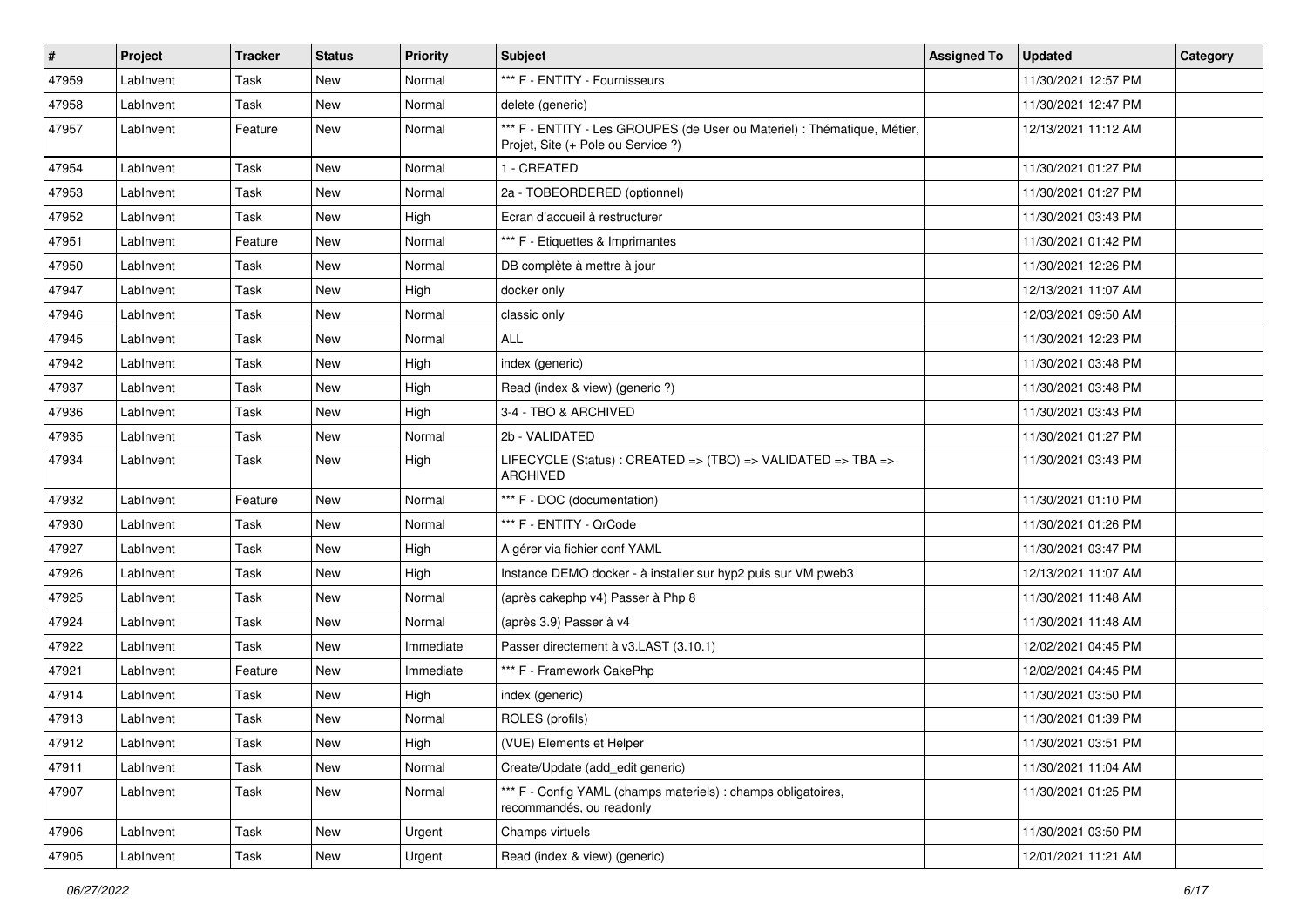| #     | Project   | <b>Tracker</b> | <b>Status</b> | <b>Priority</b> | Subject                                                                     | <b>Assigned To</b> | <b>Updated</b>      | Category |
|-------|-----------|----------------|---------------|-----------------|-----------------------------------------------------------------------------|--------------------|---------------------|----------|
| 47903 | LabInvent | Task           | New           | Urgent          | Rappels automatiques pour les suivis récurrents (périodiques)               |                    | 12/01/2021 11:17 AM |          |
| 47901 | LabInvent | Task           | New           | Urgent          | Read (view & index)                                                         |                    | 12/01/2021 11:17 AM |          |
| 47899 | LabInvent | Task           | New           | Urgent          | view (generic)                                                              |                    | 12/01/2021 11:21 AM |          |
| 47897 | LabInvent | Task           | New           | High            | *** F - Stats (Users)                                                       |                    | 11/30/2021 03:48 PM |          |
| 47895 | LabInvent | Feature        | New           | Normal          | *** F - ENTITY - Documents attachés (à Materiel ou Suivi)                   |                    | 12/13/2021 11:09 AM |          |
| 47893 | LabInvent | Task           | New           | Normal          | Views                                                                       |                    | 11/30/2021 01:21 PM |          |
| 47890 | LabInvent | Task           | New           | High            | Commander (demande achat)                                                   |                    | 01/19/2022 03:48 PM |          |
| 47889 | LabInvent | Task           | New           | Normal          | Changer statut - setStatusTo*()                                             |                    | 11/30/2021 01:19 PM |          |
| 47886 | LabInvent | Task           | New           | Urgent          | Notifications                                                               |                    | 11/30/2021 03:45 PM |          |
| 47885 | LabInvent | Task           | New           | Normal          | filtrage (voir formulaire index)                                            |                    | 11/30/2021 01:30 PM |          |
| 47884 | LabInvent | Task           | New           | High            | partitionnement par Site (besoin IP2I/LMA)                                  |                    | 11/30/2021 03:43 PM |          |
| 47883 | LabInvent | Task           | New           | Normal          | formulaire de recherche multi-critères                                      |                    | 11/30/2021 01:30 PM |          |
| 47882 | LabInvent | Task           | New           | High            | Delete - delete                                                             |                    | 11/30/2021 03:42 PM |          |
| 47881 | LabInvent | Task           | New           | High            | Read - view                                                                 |                    | 11/30/2021 03:42 PM |          |
| 47880 | LabInvent | Task           | New           | Normal          | Read - index                                                                |                    | 11/30/2021 01:16 PM |          |
| 47879 | LabInvent | Task           | New           | High            | Create/Update - add_edit                                                    |                    | 11/30/2021 03:42 PM |          |
| 47878 | LabInvent | Task           | New           | High            | Autres                                                                      |                    | 11/30/2021 03:44 PM |          |
| 47877 | LabInvent | Task           | New           | High            | find (search)                                                               |                    | 11/30/2021 03:43 PM |          |
| 47876 | LabInvent | Task           | New           | High            | CRUD                                                                        |                    | 11/30/2021 03:42 PM |          |
| 47875 | LabInvent | Feature        | New           | Urgent          | *** F - ENTITY GÉNÉRIQUE - Actions & Vues génériques (&<br>Refactorisation) |                    | 12/01/2021 11:21 AM |          |
| 47874 | LabInvent | Task           | New           | Urgent          | <b>Stats</b>                                                                |                    | 11/30/2021 03:44 PM |          |
| 47873 | LabInvent | Task           | New           | Normal          | Model (Entity & Table)                                                      |                    | 12/01/2021 09:37 AM |          |
| 47872 | LabInvent | Task           | New           | High            | Actions & Vues                                                              |                    | 11/30/2021 03:42 PM |          |
| 47871 | LabInvent | Task           | New           | Normal          | Autorisations                                                               |                    | 11/30/2021 01:29 PM |          |
| 47870 | LabInvent | Task           | New           | Normal          | Tests (Materiels)                                                           |                    | 11/30/2021 03:38 PM |          |
| 47869 | LabInvent | Feature        | New           | Normal          | *** F - Tests                                                               |                    | 12/06/2021 02:28 PM |          |
| 47868 | LabInvent | Task           | New           | Normal          | *** F - Super Entité (AppController, AppTable)                              |                    | 11/30/2021 01:34 PM |          |
| 47867 | LabInvent | Task           | New           | High            | *** F - Autorisations (Users)                                               |                    | 11/30/2021 03:47 PM |          |
| 47866 | LabInvent | Feature        | New           | Urgent          | *** F - Installation                                                        |                    | 12/13/2021 11:08 AM |          |
| 47865 | LabInvent | Feature        | New           | Normal          | *** F - Configuration générale                                              |                    | 12/13/2021 11:06 AM |          |
| 47864 | LabInvent | Feature        | New           | Normal          | *** F - ENTITY - Autres                                                     |                    | 11/30/2021 12:57 PM |          |
| 47863 | LabInvent | Feature        | New           | High            | *** F - ENTITY - Users                                                      |                    | 11/30/2021 03:43 PM |          |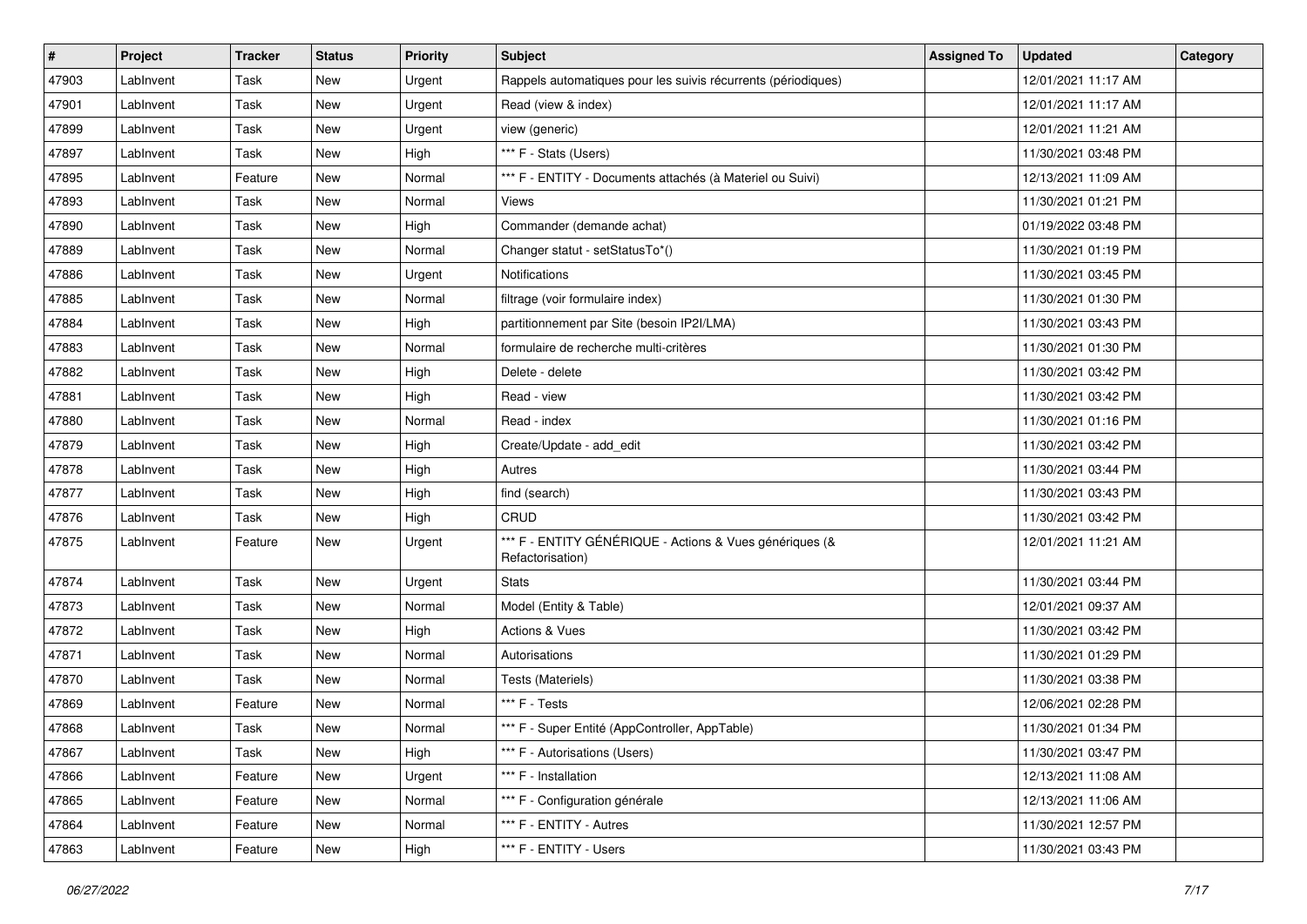| #     | Project      | Tracker | <b>Status</b> | <b>Priority</b> | <b>Subject</b>                                                | <b>Assigned To</b> | <b>Updated</b>      | Category |
|-------|--------------|---------|---------------|-----------------|---------------------------------------------------------------|--------------------|---------------------|----------|
| 47862 | LabInvent    | Feature | New           | Normal          | *** F - ENTITY - Prets (de Materiel)                          |                    | 12/13/2021 11:10 AM |          |
| 47861 | LabInvent    | Feature | New           | Urgent          | *** F - ENTITY - Suivis (de Materiel ou User)                 |                    | 12/13/2021 11:10 AM |          |
| 47860 | LabInvent    | Feature | New           | Immediate       | *** F - ENTITY - Materiels                                    |                    | 01/19/2022 03:51 PM |          |
| 47447 | PyROS        | Task    | New           | Normal          | (F05) ACTIONS (CRUD), VIEWS, and AUTHORIZATIONS               |                    | 02/23/2022 10:45 AM |          |
| 47446 | PyROS        | Task    | New           | Normal          | <b>DOSSIER SSI</b>                                            |                    | 10/11/2021 11:32 AM |          |
| 47445 | PyROS        | Task    | New           | Normal          | CAHIER DE RECETTE (NC)                                        |                    | 10/11/2021 11:31 AM |          |
| 47444 | PyROS        | Task    | <b>New</b>    | Normal          | MANUELS UTILISATION, INSTALLATION, ET MAINTENANCE             |                    | 10/11/2021 11:31 AM |          |
| 47443 | PyROS        | Task    | New           | Normal          | RAPPORT DES TESTS & VALIDATIONS (application du plan de test) |                    | 10/11/2021 11:31 AM |          |
| 47442 | PyROS        | Task    | New           | Normal          | PLAN DE TESTS ET DE VALIDATIONS                               |                    | 10/11/2021 11:33 AM |          |
| 47441 | PyROS        | Task    | New           | Normal          | DOSSIER DE DÉFINITION                                         |                    | 10/11/2021 11:32 AM |          |
| 47440 | PyROS        | Task    | New           | Normal          | <b>LIVRABLES</b>                                              |                    | 10/11/2021 11:29 AM |          |
| 47439 | PyROS        | Task    | New           | Normal          | PA et PK CNES                                                 |                    | 01/31/2022 11:29 AM |          |
| 47438 | PyROS        | Task    | New           | Normal          | PK5 (2023-06) - Doc LIVRABLES (et Présentations)              |                    | 10/11/2021 11:26 AM |          |
| 47437 | PyROS        | Task    | New           | Normal          | PA4.1 (2023-05) - Présentations et Rapport Avancement         |                    | 10/11/2021 11:25 AM |          |
| 47436 | PyROS        | Task    | New           | Normal          | PK4 (2023-02) - Doc LIVRABLES (et Présentations)              |                    | 10/11/2021 11:23 AM |          |
| 47435 | <b>PyROS</b> | Task    | New           | Normal          | PA3.2 (2023-02) - Présentations et Rapport Avancement         |                    | 10/11/2021 11:22 AM |          |
| 47433 | PyROS        | Task    | New           | Normal          | PA3.1 (2023-01) - Présentations et Rapport Avancement         |                    | 10/11/2021 11:22 AM |          |
| 47432 | PyROS        | Task    | New           | Normal          | PK3 (2023-01) - Doc LIVRABLES (et Présentations)              |                    | 10/11/2021 11:20 AM |          |
| 47431 | PyROS        | Task    | New           | Normal          | PA2.2 (2022-10) - Présentations et Rapport Avancement         |                    | 10/11/2021 11:19 AM |          |
| 47430 | PyROS        | Task    | New           | Normal          | PA2.1 (2022-08) - Présentations et Rapport Avancement         |                    | 10/11/2021 11:18 AM |          |
| 47428 | PyROS        | Task    | New           | Normal          | PK2 (2022-06) - Présentations + RA + Doc LIVRABLES            |                    | 01/31/2022 11:34 AM |          |
| 47419 | PyROS        | Task    | New           | Normal          | F16 FUNCTIONAL Tests                                          |                    | 10/11/2021 10:11 AM |          |
| 47418 | PyROS        | Task    | New           | Normal          | F15 FUNCTIONAL Tests                                          |                    | 10/11/2021 10:11 AM |          |
| 47416 | PyROS        | Task    | New           | Normal          | F13 FUNCTIONAL Tests                                          |                    | 10/11/2021 10:11 AM |          |
| 47415 | PyROS        | Task    | New           | Normal          | F12 FUNCTIONAL Tests                                          |                    | 10/11/2021 10:11 AM |          |
| 47414 | PyROS        | Task    | New           | Normal          | F11 FUNCTIONAL Tests                                          |                    | 10/11/2021 10:10 AM |          |
| 47413 | PyROS        | Task    | New           | Normal          | F10 FUNCTIONAL Tests                                          |                    | 10/11/2021 10:10 AM |          |
| 47412 | PyROS        | Task    | In progress   | Normal          | F09 Tests                                                     |                    | 10/12/2021 03:01 PM |          |
| 47411 | PyROS        | Task    | New           | Normal          | <b>F08 FUNCTIONAL Tests</b>                                   |                    | 10/11/2021 10:10 AM |          |
| 47410 | PyROS        | Task    | New           | Normal          | F07 FUNCTIONAL Tests                                          |                    | 10/11/2021 10:10 AM |          |
| 47409 | <b>PyROS</b> | Task    | New           | Normal          | F06 FUNCTIONAL Tests                                          |                    | 10/11/2021 10:10 AM |          |
| 47408 | PyROS        | Task    | In progress   | Normal          | F05 Tests                                                     |                    | 10/12/2021 03:00 PM |          |
| 47407 | PyROS        | Task    | In progress   | Normal          | F04 Tests                                                     |                    | 10/12/2021 03:00 PM |          |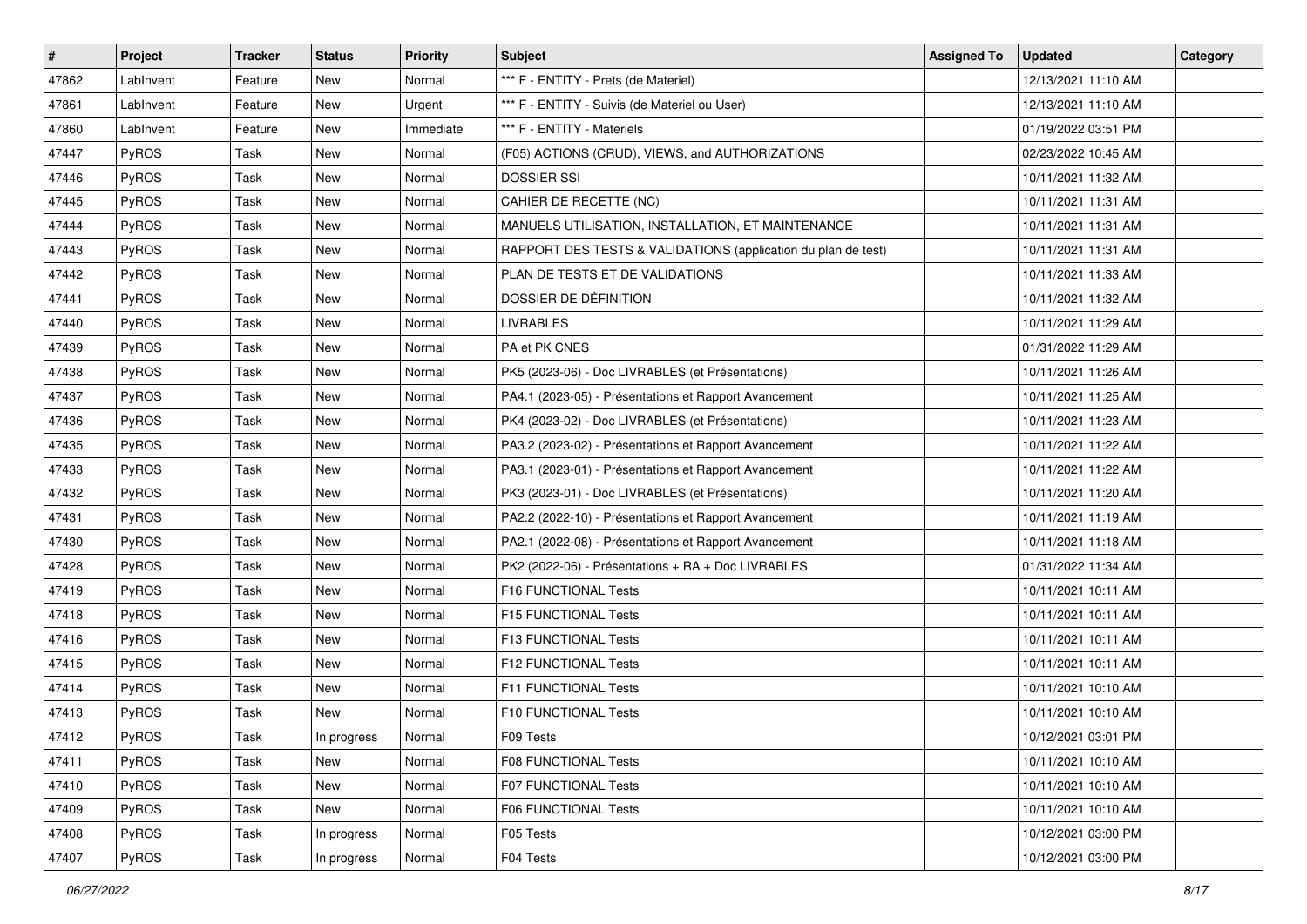| #     | Project      | <b>Tracker</b> | <b>Status</b> | <b>Priority</b> | Subject                                                                                     | <b>Assigned To</b>     | <b>Updated</b>      | Category |
|-------|--------------|----------------|---------------|-----------------|---------------------------------------------------------------------------------------------|------------------------|---------------------|----------|
| 47406 | PyROS        | Task           | In progress   | Normal          | F03 Tests                                                                                   |                        | 10/12/2021 03:00 PM |          |
| 47405 | PyROS        | Task           | In progress   | Normal          | F02 Tests                                                                                   |                        | 10/12/2021 02:59 PM |          |
| 47403 | PyROS        | Task           | New           | Normal          | HIGH LEVEL FUNCTION TESTS - Transversal functionalities TESTs<br>involving several features |                        | 10/11/2021 10:08 AM |          |
| 47402 | PyROS        | Task           | New           | Normal          | INTEGRATION TESTS - FEATURES integration tests with each other                              |                        | 10/11/2021 10:07 AM |          |
| 47401 | PyROS        | Task           | New           | Normal          | FUNCTIONAL TESTS - Each FEATURE functional tests                                            |                        | 10/11/2021 11:42 AM |          |
| 47393 | PyROS        | Task           | <b>New</b>    | Normal          | Device Config file (cf F14)                                                                 |                        | 12/14/2021 12:33 PM |          |
| 47392 | PyROS        | Task           | New           | Normal          | Device Commands Grammar (Generic & Native)                                                  |                        | 12/14/2021 12:32 PM |          |
| 47391 | PyROS        | Task           | <b>New</b>    | Normal          | Device Simulator (DeviceSimulator)                                                          |                        | 12/14/2021 12:32 PM |          |
| 47390 | PyROS        | Task           | New           | Normal          | Device Agent (AgentDevice) (de type Agent)                                                  |                        | 12/14/2021 12:32 PM |          |
| 47389 | PyROS        | Task           | New           | Normal          | Device Controller (DeviceController)                                                        |                        | 12/14/2021 12:29 PM |          |
| 47388 | PyROS        | Task           | New           | High            | (F14) ENTITIES - definition & implementation - CONFIG FILES                                 |                        | 01/29/2022 01:25 AM |          |
| 47387 | PyROS        | Task           | New           | Normal          | (F14) CRUD config                                                                           |                        | 01/29/2022 01:24 AM |          |
| 47386 | PyROS        | Task           | New           | Normal          | (F03) Initial data (fixture)                                                                |                        | 12/15/2021 07:32 AM |          |
| 47375 | PyROS        | Task           | New           | Normal          | Association quota SP                                                                        |                        | 10/11/2021 10:37 AM |          |
| 47368 | <b>PyROS</b> | Task           | In progress   | Normal          | <b>CRUD Scientific Theme</b>                                                                | Koralewski<br>Alexis   | 10/11/2021 10:01 AM |          |
| 46790 | PyROS        | Task           | New           | Normal          | F16 - EXIGENCES satisfaites (+ tests mis à jour)                                            |                        | 09/14/2021 02:47 PM |          |
| 46789 | PyROS        | Task           | New           | Normal          | F15 - EXIGENCES satisfaites (+ tests mis à jour)                                            |                        | 09/14/2021 02:47 PM |          |
| 46788 | PyROS        | Task           | New           | Normal          | (F14) EXIGENCES satisfaites (+ tests mis à jour)                                            |                        | 01/29/2022 01:24 AM |          |
| 46787 | PyROS        | Task           | New           | Normal          | (F09) REQUIREMENTS validated (+ tests udpated)                                              |                        | 12/14/2021 12:18 PM |          |
| 46786 | PyROS        | Task           | New           | Normal          | F08 - EXIGENCES satisfaites (+ tests mis à jour)                                            |                        | 09/14/2021 02:45 PM |          |
| 46785 | PyROS        | Task           | New           | Normal          | F07 - EXIGENCES satisfaites (+ tests mis à jour)                                            |                        | 09/14/2021 02:44 PM |          |
| 46783 | PyROS        | Task           | New           | Normal          | F04 - EXIGENCES satisfaites (+ tests mis à jour)                                            |                        | 09/14/2021 02:43 PM |          |
| 46782 | PyROS        | Task           | New           | Normal          | F03 - EXIGENCES satisfaites (+ tests mis à jour)                                            |                        | 09/14/2021 02:43 PM |          |
| 46781 | PyROS        | Task           | <b>New</b>    | Normal          | (F02) EXIGENCES satisfaites (+ tests mis à jour)                                            |                        | 01/29/2022 01:27 AM |          |
| 46780 | PyROS        | Task           | New           | Normal          | (F01) EXIGENCES satisfaites (+ tests mis à jour)                                            |                        | 10/08/2021 06:01 PM |          |
| 45818 | PyROS        | Task           | New           | Normal          | (F14) TESTS to validate this feature                                                        |                        | 08/09/2021 10:43 AM |          |
| 45816 | PyROS        | Task           | New           | Normal          | <b>SP Delete</b>                                                                            |                        | 10/28/2021 08:35 AM |          |
| 45815 | PyROS        | Task           | New           | Normal          | test SCP manage quota                                                                       |                        | 09/22/2021 04:47 PM |          |
| 45811 | PyROS        | Task           | New           | Normal          | SP update                                                                                   |                        | 11/03/2021 09:16 AM |          |
| 45810 | PyROS        | Task           | New           | Normal          | SP Read (view list and view 1)                                                              |                        | 10/27/2021 02:47 PM |          |
| 45809 | PyROS        | Task           | New           | Normal          | SP Create                                                                                   |                        | 10/27/2021 08:42 AM |          |
| 45799 | PyROS        | Task           | New           | Normal          | Execute TESTS on commit/push (new script PUSH)                                              | <b>Pallier Etienne</b> | 07/19/2021 08:54 AM |          |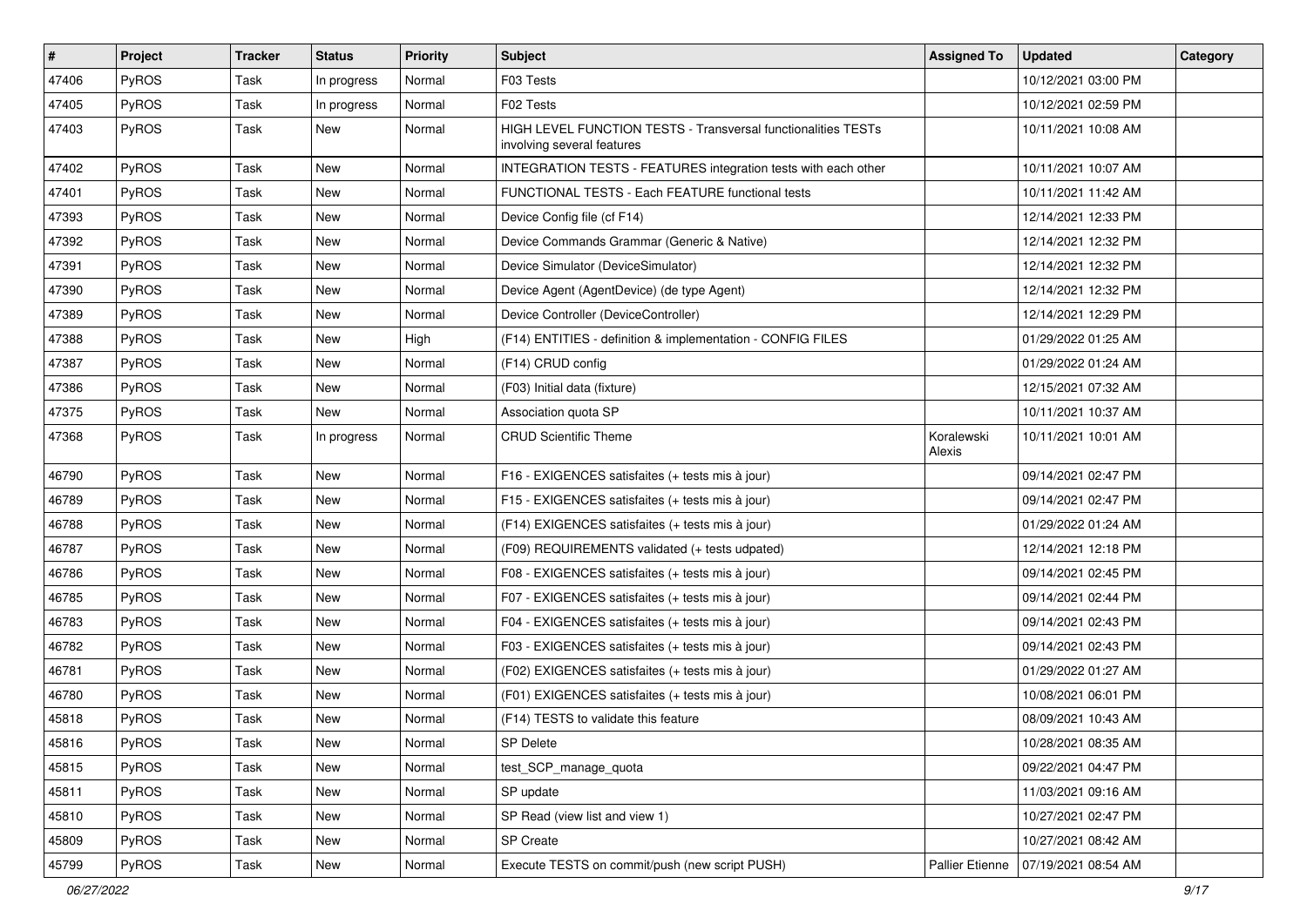| $\pmb{\#}$ | Project | <b>Tracker</b> | <b>Status</b> | <b>Priority</b> | <b>Subject</b>                                                                       | <b>Assigned To</b>   | <b>Updated</b>      | Category |
|------------|---------|----------------|---------------|-----------------|--------------------------------------------------------------------------------------|----------------------|---------------------|----------|
| 45791      | PyROS   | Task           | <b>New</b>    | Normal          | PA1.1 (2022-03) - Présentations et Rapport Avancement                                |                      | 10/11/2021 11:14 AM |          |
| 45790      | PyROS   | Task           | <b>New</b>    | Normal          | PK1 (2022-01) - Présentations + RA + Doc LIVRABLES                                   |                      | 01/31/2022 11:33 AM |          |
| 45781      | PyROS   | Task           | In progress   | Normal          | Documentation et Présentations pour les PA et PK CNES                                |                      | 01/31/2022 11:32 AM |          |
| 45776      | PyROS   | Task           | New           | Normal          | <b>Test User Delete</b>                                                              |                      | 08/13/2021 01:46 PM |          |
| 45772      | PyROS   | Task           | <b>New</b>    | Normal          | Test User Read (view list and view 1)                                                |                      | 08/13/2021 01:51 PM |          |
| 45766      | PyROS   | Task           | New           | Normal          | <b>Test User Update</b>                                                              |                      | 08/13/2021 01:53 PM |          |
| 45762      | PyROS   | Task           | <b>New</b>    | Normal          | <b>Test User Connexion</b>                                                           |                      | 08/13/2021 01:55 PM |          |
| 45761      | PyROS   | Task           | New           | Normal          | Test User Create (registration)                                                      |                      | 08/13/2021 01:54 PM |          |
| 45756      | PyROS   | Task           | New           | Normal          | QUOTA & PRIO - Gestion du quota et de la priorité                                    |                      | 10/11/2021 10:35 AM |          |
| 45753      | PyROS   | Task           | In progress   | Normal          | Public visibility : gérer les champs publics                                         | Koralewski<br>Alexis | 10/07/2021 12:49 PM |          |
| 45749      | PyROS   | Task           | In progress   | Normal          | Gérer le retrait et le retour d'un device (panne, désactiver/réactiver un<br>device) |                      | 08/09/2021 10:42 AM |          |
| 45748      | PyROS   | Task           | New           | Normal          | Définir Accesseurs (getX())                                                          |                      | 01/29/2022 01:21 AM |          |
| 45556      | PyROS   | Task           | <b>New</b>    | Normal          | User activation/deactivation                                                         |                      | 06/25/2021 08:18 AM |          |
| 45555      | PyROS   | Task           | In progress   | Normal          | <b>CRUD Time Periods</b>                                                             | Koralewski<br>Alexis | 09/07/2021 08:58 AM |          |
| 45552      | PyROS   | Task           | New           | Normal          | General configuration integration                                                    |                      | 03/15/2022 11:15 PM |          |
| 45550      | PyROS   | Task           | New           | Normal          | <b>Users View &amp; Export</b>                                                       | Koralewski<br>Alexis | 03/29/2022 09:14 AM |          |
| 45485      | PyROS   | Feature        | <b>New</b>    | High            | **** D0 - GENERAL, ADMINISTRATIVE & TECHNICAL                                        |                      | 03/16/2022 04:53 PM |          |
| 45484      | PyROS   | Feature        | New           | Normal          | **** D5 - Images management (L1-L2)                                                  |                      | 02/02/2022 02:36 PM |          |
| 45483      | PyROS   | Feature        | <b>New</b>    | High            | **** D4 - Images production (L0)                                                     |                      | 03/16/2022 07:28 AM |          |
| 45482      | PyROS   | Feature        | New           | High            | **** D3 - Sequences submission & plannig                                             |                      | 02/22/2022 03:01 PM |          |
| 45481      | PyROS   | Feature        | New           | Normal          | **** D2 - Users & Programs                                                           |                      | 03/29/2022 09:17 AM |          |
| 45480      | PyROS   | Feature        | <b>New</b>    | High            | **** D1 - System Security & Control                                                  |                      | 05/24/2022 02:55 PM |          |
| 45452      | PyROS   | Story          | New           | Normal          | *** REQ-0XX REQUIREMENTS FROM CNES (PR)                                              |                      | 06/14/2021 01:17 PM |          |
| 45346      | PyROS   | Task           | New           | Normal          | (F10) ENTITIES - Initial data (fixture)                                              |                      | 06/03/2021 09:17 AM |          |
| 45340      | PyROS   | Task           | New           | Normal          | <b>INITIAL DATA (fixtures)</b>                                                       | Koralewski<br>Alexis | 12/14/2021 12:09 PM |          |
| 45337      | PyROS   | Task           | In progress   | Normal          | Description du Site (horizon + home)                                                 | Klotz Alain          | 10/11/2021 10:42 AM |          |
| 45336      | PyROS   | Task           | In progress   | Normal          | SCHEMA FILES - Fichiers schema pour valider la config                                | Koralewski<br>Alexis | 10/11/2021 10:43 AM |          |
| 45295      | PyROS   | Task           | New           | Normal          | Create DARK files (acquisition)                                                      |                      | 05/27/2021 11:22 AM |          |
| 45294      | PyROS   | Task           | New           | Normal          | Create BIAS files (acquisition)                                                      |                      | 05/27/2021 11:22 AM |          |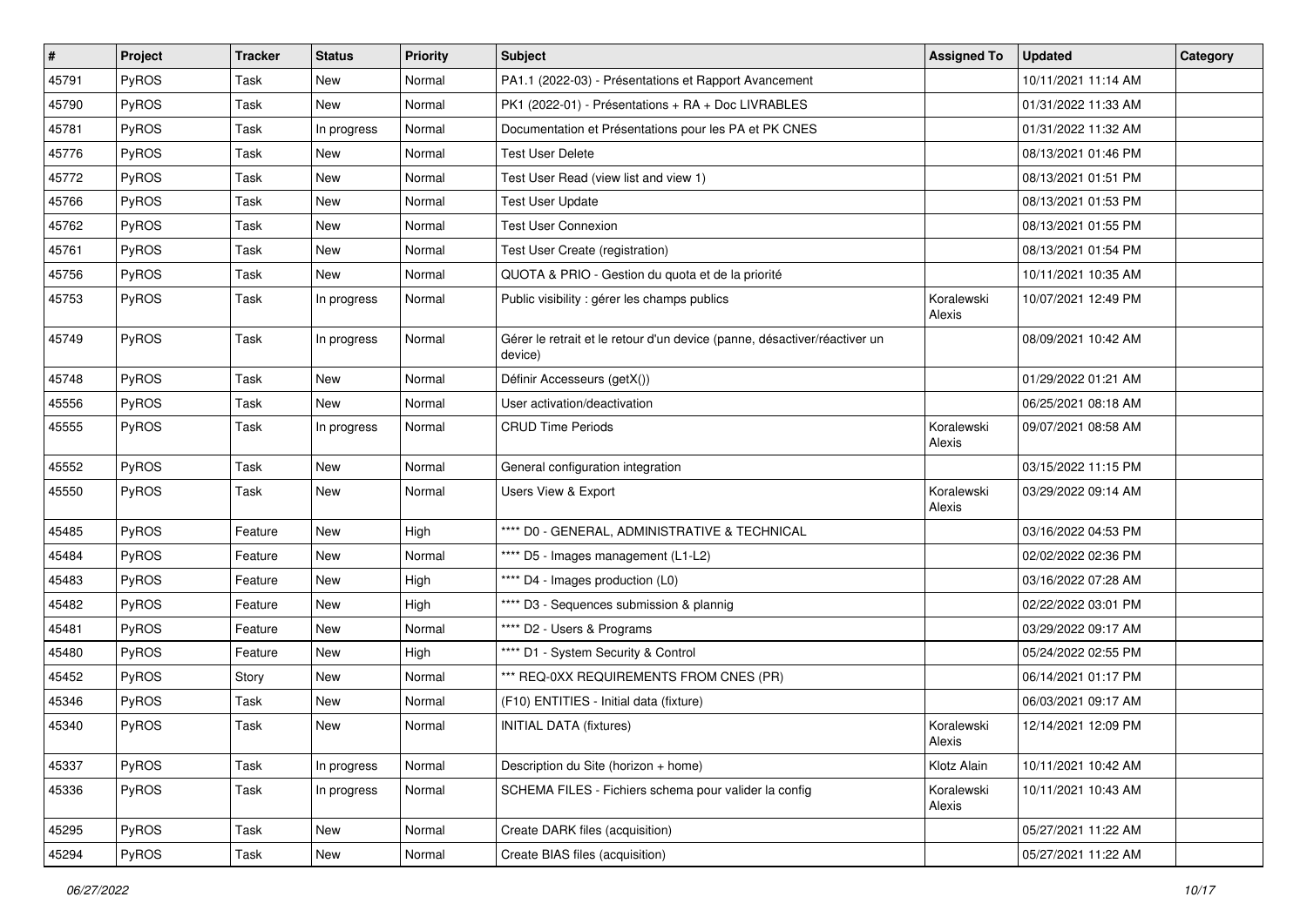| #     | Project | <b>Tracker</b> | <b>Status</b> | <b>Priority</b> | <b>Subject</b>                                                                                                          | <b>Assigned To</b> | <b>Updated</b>      | Category |
|-------|---------|----------------|---------------|-----------------|-------------------------------------------------------------------------------------------------------------------------|--------------------|---------------------|----------|
| 45293 | PyROS   | Task           | <b>New</b>    | Normal          | Create FLAT files (acquisition)                                                                                         |                    | 05/27/2021 11:21 AM |          |
| 45292 | PyROS   | Task           | <b>New</b>    | Normal          | (F10) TESTS to validate this feature                                                                                    |                    | 05/27/2021 11:11 AM |          |
| 45291 | PyROS   | Task           | New           | Normal          | (F10) AUTHORIZATIONS for this feature (who can do what) :<br>documentation & implementation                             |                    | 06/08/2021 08:19 AM |          |
| 45290 | PyROS   | Task           | <b>New</b>    | Normal          | (F10) ENTITIES - definition & implementation                                                                            |                    | 06/03/2021 09:17 AM |          |
| 45195 | PyROS   | Story          | New           | Normal          | REQ-122 Page information état agent                                                                                     |                    | 05/12/2021 12:18 PM |          |
| 45194 | PyROS   | Story          | New           | Normal          | REQ-121 Limiter le nombre d'essais de connexion d'un utilisateur                                                        |                    | 05/12/2021 12:17 PM |          |
| 45193 | PyROS   | Story          | New           | Normal          | REQ-120 Pages web dédiées pour gérer différents besoins                                                                 |                    | 05/12/2021 12:17 PM |          |
| 45192 | PyROS   | Story          | New           | Normal          | REQ-119 Analyse images : le service de traitement d'images doit être<br>interopérable (à distance, par service externe) |                    | 05/12/2021 12:17 PM |          |
| 45191 | PyROS   | Story          | <b>New</b>    | Normal          | REQ-118 Avoir un obturateur sur les caméras (Utile pour faire les Dark)                                                 |                    | 05/12/2021 12:16 PM |          |
| 45190 | PyROS   | Story          | New           | Normal          | REQ-117 Calibration : génération des images de calibration en fonction du<br>temps (DBF) (Dark dépend du temps pose)    |                    | 05/12/2021 12:16 PM |          |
| 45189 | PyROS   | Story          | New           | Normal          | REQ-116 Calibration astro: trouver une solution quand l'image est<br>distendue (distortion)                             |                    | 05/12/2021 12:16 PM |          |
| 45188 | PyROS   | Story          | New           | Normal          | REQ-115 Calibration : traiter efficacement les fichiers de calibration DBF<br>(dark, bias, flat)                        |                    | 05/12/2021 12:15 PM |          |
| 45187 | PyROS   | Story          | <b>New</b>    | Normal          | REQ-114 Planification des séquences : Equité                                                                            |                    | 05/12/2021 12:15 PM |          |
| 45186 | PyROS   | Story          | New           | Normal          | REQ-113 Planification des séquences : Efficacité, efficience                                                            |                    | 05/12/2021 12:15 PM |          |
| 45185 | PyROS   | Story          | New           | Normal          | REQ-112 Planification des séquences : Flexibilité                                                                       |                    | 05/12/2021 12:14 PM |          |
| 45184 | PyROS   | Story          | <b>New</b>    | Normal          | REQ-111 Mise en sécurité automatique en cas de cyclone                                                                  |                    | 03/16/2022 04:38 PM |          |
| 45183 | PyROS   | Story          | New           | Normal          | REQ-110 Arrêt et redémarrage automatique en cas de coupure électrique                                                   |                    | 03/16/2022 04:38 PM |          |
| 45182 | PyROS   | Story          | <b>New</b>    | Normal          | REQ-109 Afficher infos utiles sur les requetes/séquences                                                                |                    | 05/12/2021 12:13 PM |          |
| 45181 | PyROS   | Story          | New           | Normal          | REQ-108 Pouvoir déposer dans différents systèmes de coordonnées                                                         |                    | 02/22/2022 04:38 PM |          |
| 45180 | PyROS   | Story          | New           | Normal          | REQ-107 Suivi complet d'une requête, depuis son dépot, jusqu'à son<br>exécution, en passant par sa planification        |                    | 05/12/2021 12:12 PM |          |
| 45179 | PyROS   | Story          | <b>New</b>    | Normal          | REQ-106 Requete appartient à un SP (lié à un PI qui est lié à des users)                                                |                    | 05/12/2021 12:12 PM |          |
| 45178 | PyROS   | Story          | New           | Normal          | REQ-105 Pouvoir enlever une séquence (scène) déposée pour en déposer<br>une autre                                       |                    | 05/12/2021 12:11 PM |          |
| 45177 | PyROS   | Story          | New           | Normal          | REQ-104 Rôles utilisateurs (profils)                                                                                    |                    | 05/12/2021 12:11 PM |          |
| 45176 | PyROS   | Story          | New           | Normal          | REQ-103 Connexion unique pour accéder à tous les services, si possible<br>via annuaire LDAP                             |                    | 05/12/2021 12:10 PM |          |
| 45175 | PyROS   | Story          | New           | Normal          | REQ-102 Surveillance et sécurisation de la BD                                                                           |                    | 03/16/2022 04:38 PM |          |
| 45174 | PyROS   | Story          | New           | Normal          | REQ-213 Sauvegarde temporaire des images brutes pour opérations de<br>maintenance                                       |                    | 05/12/2021 12:01 PM |          |
| 45173 | PyROS   | Story          | New           | Normal          | REQ-212 Espace privé pour extensions et déploiement sans git                                                            |                    | 05/12/2021 12:00 PM |          |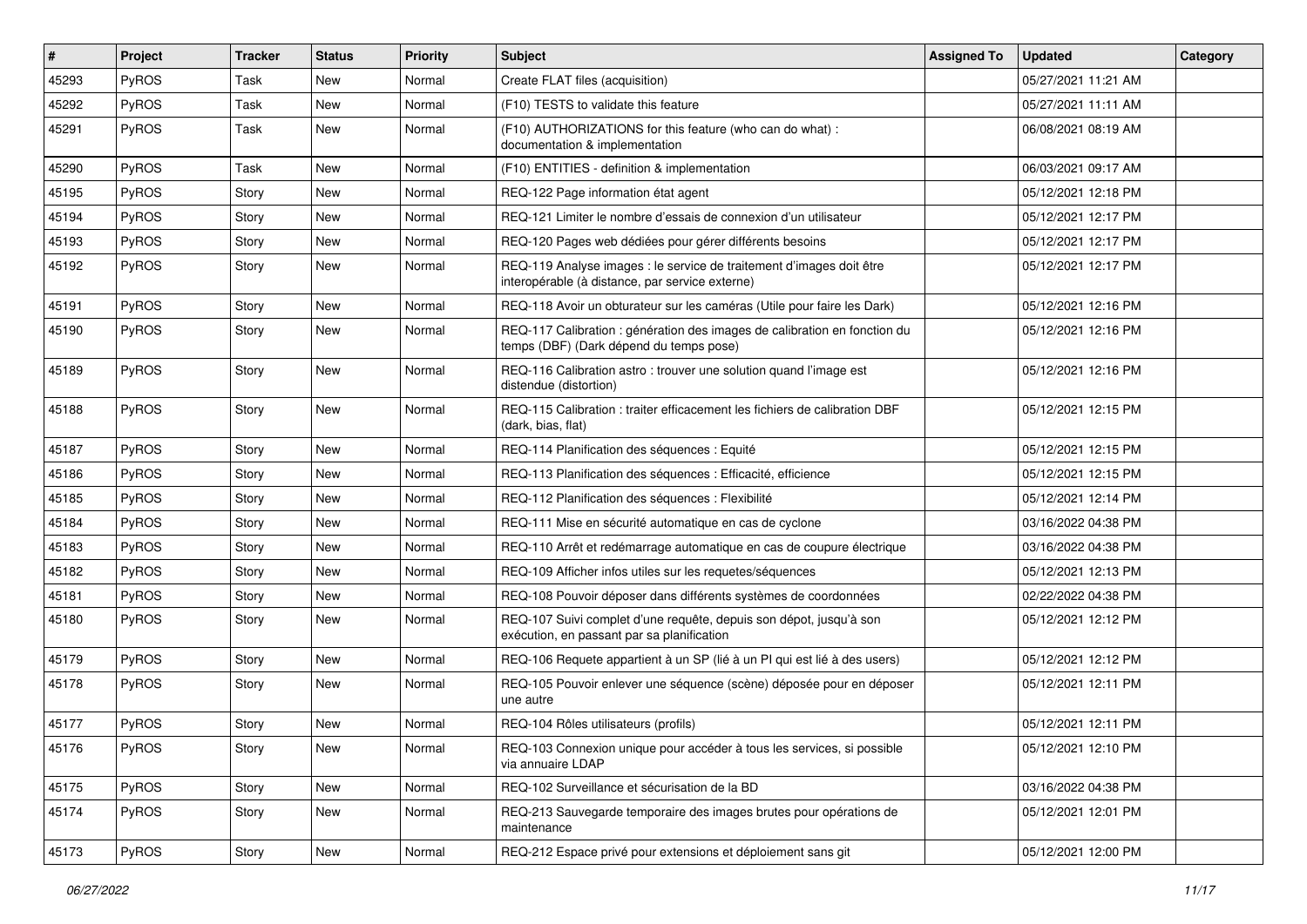| #     | Project      | <b>Tracker</b> | <b>Status</b> | <b>Priority</b> | <b>Subject</b>                                                            | <b>Assigned To</b> | <b>Updated</b>      | Category |
|-------|--------------|----------------|---------------|-----------------|---------------------------------------------------------------------------|--------------------|---------------------|----------|
| 45172 | PyROS        | Story          | <b>New</b>    | Normal          | REQ-211 Allsky scan                                                       |                    | 05/12/2021 11:58 AM |          |
| 45171 | <b>PyROS</b> | Story          | <b>New</b>    | Normal          | REQ-210 Affichage contenu BD                                              |                    | 05/12/2021 11:58 AM |          |
| 45170 | PyROS        | Story          | New           | Normal          | REQ-209 Lecture des logs                                                  |                    | 05/12/2021 11:58 AM |          |
| 45169 | PyROS        | Story          | <b>New</b>    | Normal          | REQ-208 Lecture et téléchargement des images                              |                    | 05/12/2021 11:57 AM |          |
| 45168 | PyROS        | Story          | <b>New</b>    | Normal          | REQ-207 Rapports de synthèse, outils de monitoring                        |                    | 05/12/2021 11:57 AM |          |
| 45167 | PyROS        | Story          | <b>New</b>    | Normal          | REQ-206 Espace mutualisé (comme CADOR)                                    |                    | 05/12/2021 11:57 AM |          |
| 45166 | PyROS        | Story          | <b>New</b>    | Normal          | REQ-205 Bandeau en haut de pages pour messages d'info ou<br>avertissement |                    | 05/12/2021 11:56 AM |          |
| 45165 | PyROS        | Story          | <b>New</b>    | Normal          | REQ-204 Architecture site, différents espaces selon les roles             |                    | 05/12/2021 11:56 AM |          |
| 45164 | PyROS        | Story          | <b>New</b>    | Normal          | REQ-203 GUI multilingue (choix de la langue)                              |                    | 05/12/2021 11:55 AM |          |
| 45163 | <b>PyROS</b> | Story          | New           | Normal          | REQ-013 PYROS-10 ordonnancement temps réel                                |                    | 07/01/2021 08:30 AM |          |
| 45162 | PyROS        | Story          | <b>New</b>    | Normal          | REQ-014 PYROS-10 priorité et quotas utilisateurs                          |                    | 07/01/2021 08:29 AM |          |
| 45161 | PyROS        | Story          | New           | Normal          | REQ-011 PYROS-10 ordonnanceur sur chaque télescope                        |                    | 07/01/2021 08:29 AM |          |
| 45160 | PyROS        | Story          | New           | Normal          | REQ-012 PYROS-10 limiter les temps morts entre requêtes                   |                    | 05/12/2021 10:47 AM |          |
| 45159 | PyROS        | Story          | <b>New</b>    | Normal          | REQ-003 Interface avec les données CNRS de manière authentifiée           |                    | 05/12/2021 10:46 AM |          |
| 45158 | PyROS        | Story          | <b>New</b>    | Normal          | REQ-006 Notification de changement d'état d'une requête                   |                    | 05/12/2021 10:45 AM |          |
| 45157 | PyROS        | Story          | New           | Normal          | REQ-002 Déclenchement des jobs sur déclenchement au lieu de scrutation    |                    | 05/12/2021 11:46 AM |          |
| 45156 | PyROS        | Story          | <b>New</b>    | Normal          | REQ-004 POC GTRS et websocket                                             |                    | 05/12/2021 11:45 AM |          |
| 45155 | PyROS        | Story          | <b>New</b>    | Normal          | REQ-001 planification de tâches récurrentes                               |                    | 05/12/2021 10:44 AM |          |
| 45154 | PyROS        | Story          | <b>New</b>    | Normal          | REQ-070 SSI_010 Spécifications techniques SSI                             |                    | 03/16/2022 04:42 PM |          |
| 45153 | PyROS        | Story          | New           | Normal          | REQ-051 Sécurité des systèmes informatique (SSI)                          |                    | 03/16/2022 04:44 PM |          |
| 45152 | PyROS        | Story          | <b>New</b>    | Normal          | REQ-068 ACCEPT_010 Plan de validation et d'essai                          |                    | 05/12/2021 10:42 AM |          |
| 45151 | PyROS        | Story          | <b>New</b>    | Normal          | REQ-069 Plan de validation et d'essai                                     |                    | 05/12/2021 10:42 AM |          |
| 45150 | PyROS        | Story          | New           | Normal          | REQ-066 QUALIF 030 Exigence                                               |                    | 05/12/2021 10:41 AM |          |
| 45149 | PyROS        | Story          | <b>New</b>    | Normal          | REQ-067 Qualification des exigences                                       |                    | 05/12/2021 10:41 AM |          |
| 45148 | <b>PyROS</b> | Story          | New           | Normal          | REQ-063 Qualification opérationnelle                                      |                    | 05/12/2021 10:40 AM |          |
| 45147 | PyROS        | Story          | <b>New</b>    | Normal          | REQ-059 Qualification technique                                           |                    | 05/12/2021 10:40 AM |          |
| 45146 | PyROS        | Story          | <b>New</b>    | Normal          | REQ-064 Déploiement                                                       |                    | 05/12/2021 10:39 AM |          |
| 45145 | PyROS        | Story          | New           | Normal          | REQ-062 QUALIF 020 Qualification opérationnelle                           |                    | 05/12/2021 10:39 AM |          |
| 45144 | PyROS        | Story          | New           | Normal          | REQ-060 JUSTIF_010 Justification de la définition                         |                    | 05/12/2021 10:38 AM |          |
| 45143 | PyROS        | Story          | New           | Normal          | REQ-061 Justification de la définition                                    |                    | 05/12/2021 10:37 AM |          |
| 45142 | PyROS        | Story          | New           | Normal          | REQ-058 QUALIF_010 Qualification technique                                |                    | 05/12/2021 10:37 AM |          |
| 45141 | PyROS        | Story          | New           | Normal          | REQ-056 INTERFACE 010 Interfaçage avec PyROS                              |                    | 05/12/2021 10:36 AM |          |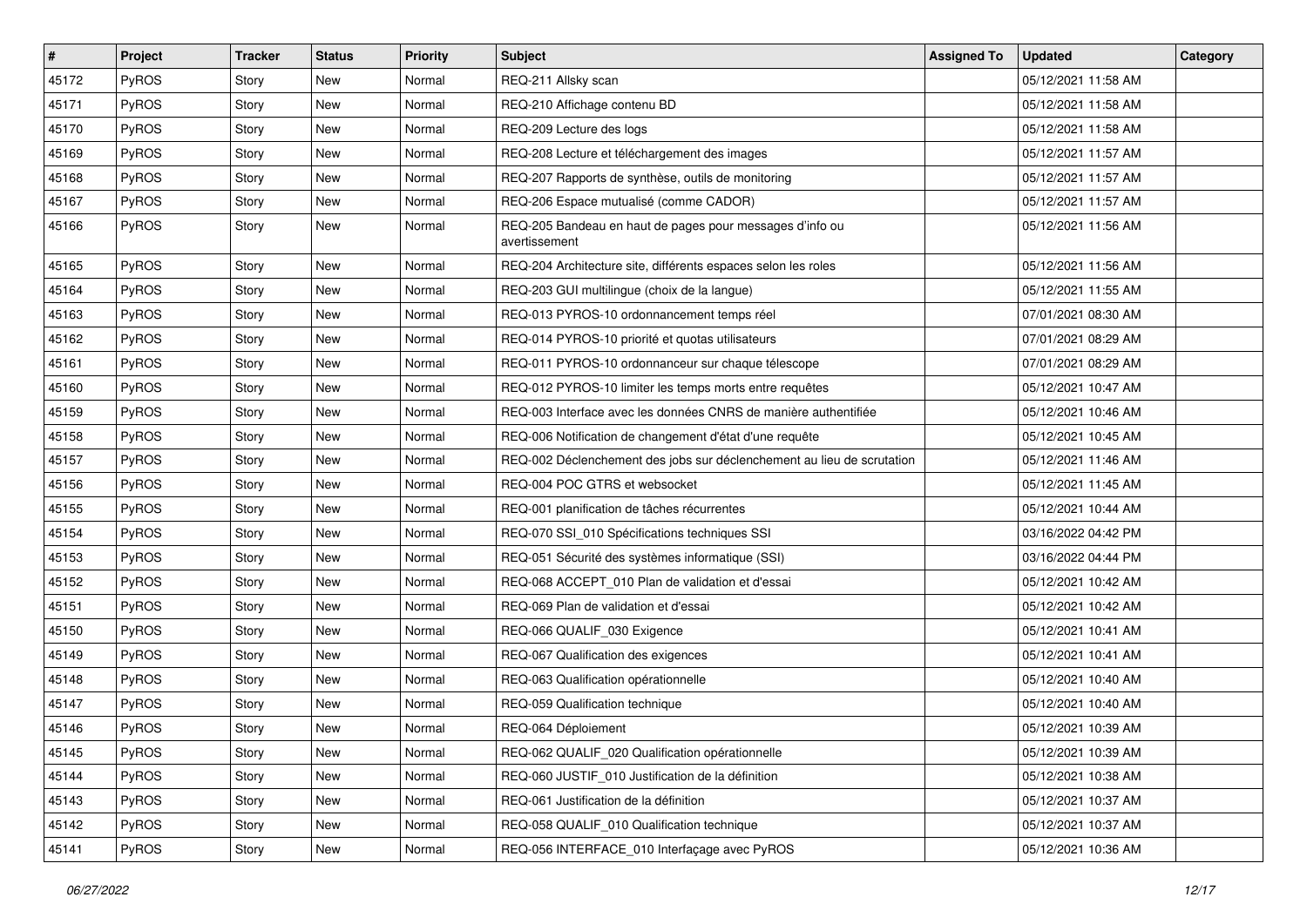| #     | Project      | <b>Tracker</b> | <b>Status</b> | <b>Priority</b> | <b>Subject</b>                                                                          | <b>Assigned To</b> | <b>Updated</b>      | Category |
|-------|--------------|----------------|---------------|-----------------|-----------------------------------------------------------------------------------------|--------------------|---------------------|----------|
| 45140 | PyROS        | Story          | New           | Normal          | REQ-057 Interfaçage avec TAROT NC                                                       |                    | 05/12/2021 10:36 AM |          |
| 45139 | PyROS        | Story          | New           | Normal          | REQ-054 Documentation et Formation                                                      |                    | 05/12/2021 10:35 AM |          |
| 45138 | <b>PyROS</b> | Story          | New           | Normal          | REQ-055 ERGO 040 Documentation                                                          |                    | 05/12/2021 10:35 AM |          |
| 45137 | PyROS        | Story          | New           | Normal          | REQ-053 ERGO 030 Formation                                                              |                    | 05/12/2021 10:35 AM |          |
| 45136 | PyROS        | Story          | New           | Normal          | REQ-052 ERGO_020 Operabilité                                                            |                    | 05/12/2021 10:34 AM |          |
| 45135 | PyROS        | Story          | New           | Normal          | REQ-050 SURETE_260 Système informatique (SSI)                                           |                    | 03/16/2022 04:42 PM |          |
| 45134 | PyROS        | Story          | <b>New</b>    | Normal          | REQ-043 SURETE_180 Sécurité des personnes : lumière                                     |                    | 05/12/2021 10:33 AM |          |
| 45133 | <b>PyROS</b> | Story          | New           | Normal          | REQ-042 SURETE_170 Sécurité des personnes : système d'arrêt<br>automatique              |                    | 05/12/2021 10:33 AM |          |
| 45132 | PyROS        | Story          | New           | Normal          | REQ-031 SURETE_040 Automatisation du bâtiment                                           |                    | 05/12/2021 10:32 AM |          |
| 45131 | <b>PyROS</b> | Story          | New           | Normal          | REQ-049 SURETE 250 Transfert des données                                                |                    | 03/16/2022 04:16 PM |          |
| 45130 | PyROS        | Story          | New           | Normal          | REQ-047 SURETE_240 Sauvegarde des données brutes                                        |                    | 03/16/2022 04:42 PM |          |
| 45129 | PyROS        | Story          | New           | Normal          | REQ-046 SURETE 210 Arrêt du système en cas de condition<br>météorologiques défavorables |                    | 03/16/2022 04:42 PM |          |
| 45128 | PyROS        | Story          | <b>New</b>    | Normal          | REQ-045 SECURITE_200 Système d'alerte                                                   |                    | 03/16/2022 04:42 PM |          |
| 45127 | PyROS        | Story          | New           | Normal          | REQ-044 SURETE_190 Sécurité des personnes : système d'arrêt<br>d'urgence                |                    | 05/12/2021 10:30 AM |          |
| 45126 | PyROS        | Story          | New           | Normal          | REQ-048 sauvegarde des données brutes                                                   |                    | 03/16/2022 04:43 PM |          |
| 45125 | <b>PyROS</b> | Story          | New           | Normal          | REQ-041 information sur les composants (ajout)                                          |                    | 05/12/2021 10:29 AM |          |
| 45124 | PyROS        | Story          | New           | Normal          | REQ-038 focalisation, alignement,                                                       |                    | 05/12/2021 10:29 AM |          |
| 45123 | PyROS        | Story          | New           | Normal          | REQ-036 logiciel pour la maintenance à distance                                         |                    | 05/12/2021 10:28 AM |          |
| 45122 | PyROS        | Story          | New           | Normal          | REQ-032 automatisation du bâtiment et du télescope                                      |                    | 05/12/2021 10:27 AM |          |
| 45121 | PyROS        | Story          | New           | Normal          | REQ-009 requêtes de calibration                                                         |                    | 05/12/2021 10:54 AM |          |
| 45120 | <b>PyROS</b> | Story          | New           | Normal          | REQ-017 Information sur les requêtes soumises par l'utilisateur                         |                    | 05/12/2021 10:55 AM |          |
| 45119 | PyROS        | Story          | New           | Normal          | REQ-008 requêtes SST flexibles                                                          |                    | 05/12/2021 10:54 AM |          |
| 45118 | PyROS        | Story          | New           | Normal          | REQ-016 informations sur les composants de l'observatoire                               |                    | 05/12/2021 10:55 AM |          |
| 45117 | PyROS        | Story          | New           | Normal          | REQ-019 Mise à disposition des images et mesures                                        |                    | 05/12/2021 10:55 AM |          |
| 45116 | PyROS        | Story          | <b>New</b>    | Normal          | REQ-039 SURETE_160 Sauvegarde des pannes                                                |                    | 05/12/2021 10:56 AM |          |
| 45115 | PyROS        | Story          | New           | Normal          | REQ-035 SURETE 130 Maintenance à distance                                               |                    | 05/12/2021 10:56 AM |          |
| 45114 | PyROS        | Story          | New           | Normal          | REQ-021 FONC_020 Saut en déclinaison entre chaque image                                 |                    | 05/12/2021 10:15 AM |          |
| 45113 | PyROS        | Story          | New           | Normal          | REQ-024 FONC_080 Directions et trajectoires accessibles                                 |                    | 05/12/2021 10:11 AM |          |
| 45112 | PyROS        | Story          | New           | Normal          | REQ-023 FONC 030 Délai de reprogrammation                                               |                    | 05/12/2021 10:00 AM |          |
| 45103 | PyROS        | Story          | New           | Normal          | REQ-033 SURETE_050 Prise en compte de la météo                                          |                    | 03/16/2022 04:42 PM |          |
| 45102 | PyROS        | Story          | New           | Normal          | REQ-029 Métadonnées des images                                                          |                    | 05/11/2021 04:44 PM |          |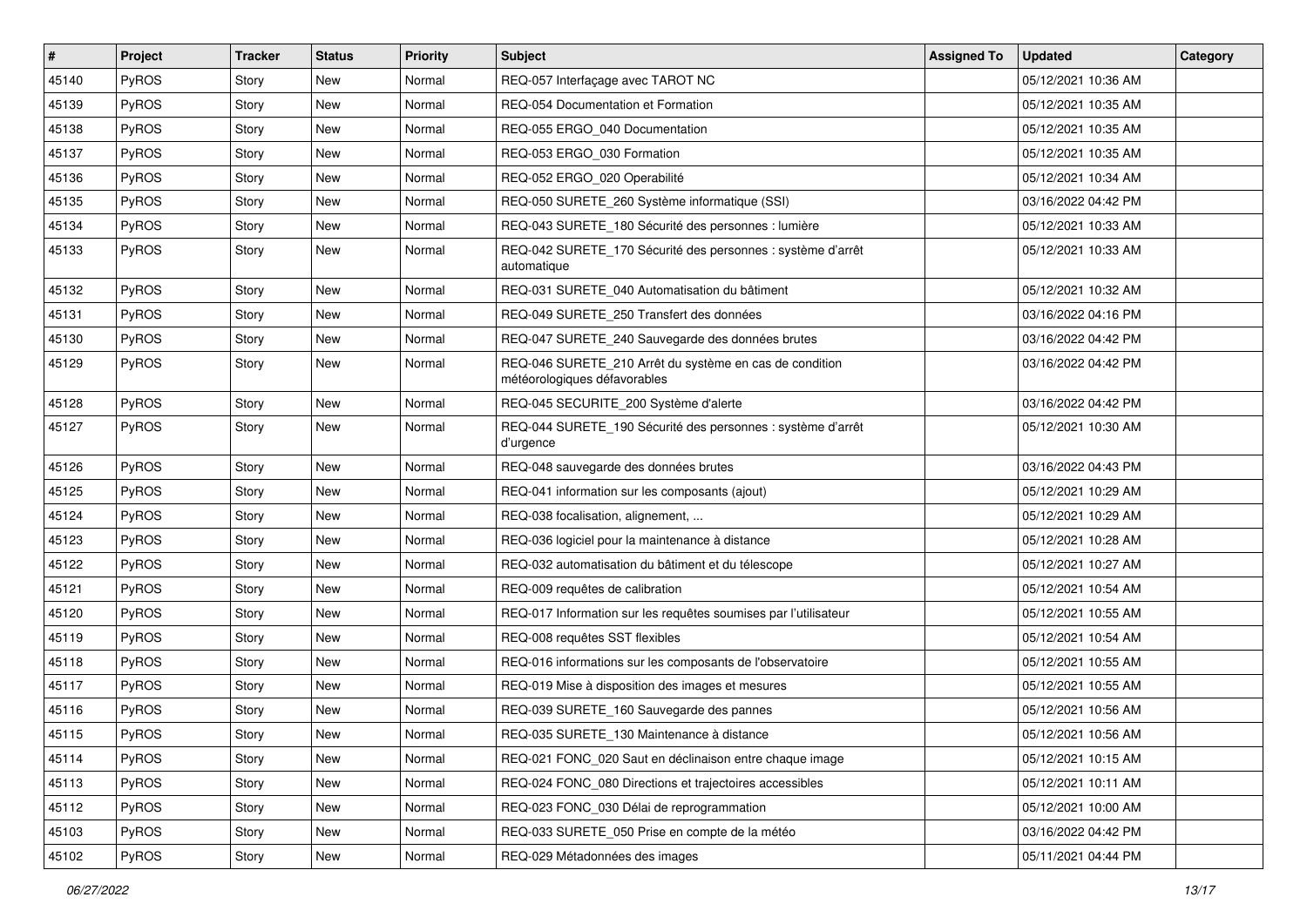| #     | Project      | <b>Tracker</b> | <b>Status</b> | <b>Priority</b> | <b>Subject</b>                                                                                                                                       | <b>Assigned To</b>     | <b>Updated</b>      | Category |
|-------|--------------|----------------|---------------|-----------------|------------------------------------------------------------------------------------------------------------------------------------------------------|------------------------|---------------------|----------|
| 45101 | PyROS        | Story          | New           | Normal          | REQ-034 SURETE_080 Coupure électrique                                                                                                                |                        | 03/16/2022 04:42 PM |          |
| 45100 | PyROS        | Story          | New           | Normal          | REQ-026 Plage d'angles horaires et ligne d'horizon                                                                                                   |                        | 05/11/2021 04:38 PM |          |
| 45099 | PyROS        | Story          | New           | Normal          | REQ-037 SURETE_140 Vérification du fonctionnement du télescope :<br>calibration                                                                      |                        | 05/11/2021 04:35 PM |          |
| 45098 | PyROS        | Story          | New           | Normal          | REQ-030 SURETE_30 Répartition des nuits                                                                                                              |                        | 05/11/2021 04:27 PM |          |
| 45097 | PyROS        | Story          | New           | Normal          | REQ-028 FONC_180 Métadonnées pour les poursuites LEO (optionnelle)                                                                                   |                        | 05/11/2021 04:45 PM |          |
| 45096 | PyROS        | Story          | New           | Normal          | REQ-027 FONC_170 Métadonnées                                                                                                                         |                        | 05/11/2021 04:44 PM |          |
| 45095 | <b>PyROS</b> | Story          | New           | Normal          | REQ-018 Cloisonnement des données                                                                                                                    |                        | 05/11/2021 04:17 PM |          |
| 45051 | PyROS        | Task           | New           | Normal          | Implémenter le protocole Indi avec une classe DeviceControllerIndi                                                                                   |                        | 05/06/2021 05:05 PM |          |
| 45050 | PyROS        | Task           | In progress   | Normal          | Test caméra du TNC (FLI)                                                                                                                             | Klotz Alain            | 07/16/2021 09:34 AM |          |
| 45049 | PyROS        | Task           | New           | Normal          | <b>CAMERA FLI</b>                                                                                                                                    |                        | 07/16/2021 09:34 AM |          |
| 45048 | PyROS        | Task           | <b>New</b>    | Normal          | HARDWARE DEVICES definition, test, config, management                                                                                                |                        | 10/08/2021 05:51 PM |          |
| 45047 | PyROS        | Task           | New           | Normal          | Piloter le telescope en mode manuel depuis le Dashboard                                                                                              | <b>Pallier Etienne</b> | 12/14/2021 12:34 PM |          |
| 45046 | PyROS        | Task           | New           | Normal          | Manual mode                                                                                                                                          |                        | 12/14/2021 12:34 PM |          |
| 45044 | PyROS        | Task           | In progress   | Normal          | CRUD des autres entités (Institutes, Time Periods, Scientific Theme)                                                                                 | Koralewski<br>Alexis   | 10/11/2021 10:01 AM |          |
| 45043 | PyROS        | Task           | New           | High            | Démo IRAP (install classique ?) + retrouver ancienne utilisation de<br>PlcConfig                                                                     | <b>Pallier Etienne</b> | 12/14/2021 12:00 PM |          |
| 45041 | PyROS        | Task           | <b>New</b>    | Normal          | Pouvoir télécharger zip ou faire clone depuis gitlab sans se connecter                                                                               | Pallier Etienne        | 05/06/2021 04:05 PM |          |
| 45040 | PyROS        | Task           | New           | High            | NEW Agent v2 basé sur new config yaml (base pour F09)                                                                                                | Pallier Etienne        | 01/29/2022 01:04 AM |          |
| 45037 | PyROS        | Task           | In progress   | Normal          | Algo description                                                                                                                                     | Klotz Alain            | 05/06/2021 02:59 PM |          |
| 45035 | PyROS        | Task           | New           | Normal          | Resilience (failure tolerance)                                                                                                                       |                        | 05/06/2021 12:58 PM |          |
| 45034 | PyROS        | Task           | <b>New</b>    | Normal          | Resilience (failure tolerance)                                                                                                                       |                        | 05/06/2021 12:58 PM |          |
| 45018 | <b>PyROS</b> | Task           | New           | High            | Définir config pour TNC (4 channels Cam)                                                                                                             | Klotz Alain            | 10/12/2021 08:52 AM |          |
| 45017 | PyROS        | Task           | In progress   | High            | Définir config pour GUITALENS (observatoire avec plusieurs UNIT)                                                                                     | Klotz Alain            | 10/12/2021 08:52 AM |          |
| 45007 | <b>PyROS</b> | Task           | In progress   | Normal          | Le système doit pouvoir démarrer et s'organiser automatiquement à partir<br>de la configuration de l'observatoire                                    | Koralewski<br>Alexis   | 05/24/2022 02:54 PM |          |
| 45005 | PyROS        | Task           | In progress   | Normal          | CRUD - (R)EAD config                                                                                                                                 | Koralewski<br>Alexis   | 01/29/2022 01:24 AM |          |
| 45004 | $ $ PyROS    | Task           | New           | High            | MAIN CONFIG FILE - Décrire dans un fichier texte la configuration<br>complète d'une UNIT (monture) et tous ses composants et instruments<br>associés |                        | 01/29/2022 01:25 AM |          |
| 45003 | PyROS        | Task           | New           | Normal          | Config Read & View                                                                                                                                   | Koralewski<br>Alexis   | 08/09/2021 10:43 AM |          |
| 45000 | PyROS        | Task           | New           | High            | Generic commands grammar description & management                                                                                                    |                        | 05/06/2021 05:05 PM |          |
| 44999 | PyROS        | Task           | New           | Normal          | Execution                                                                                                                                            |                        | 12/14/2021 12:35 PM |          |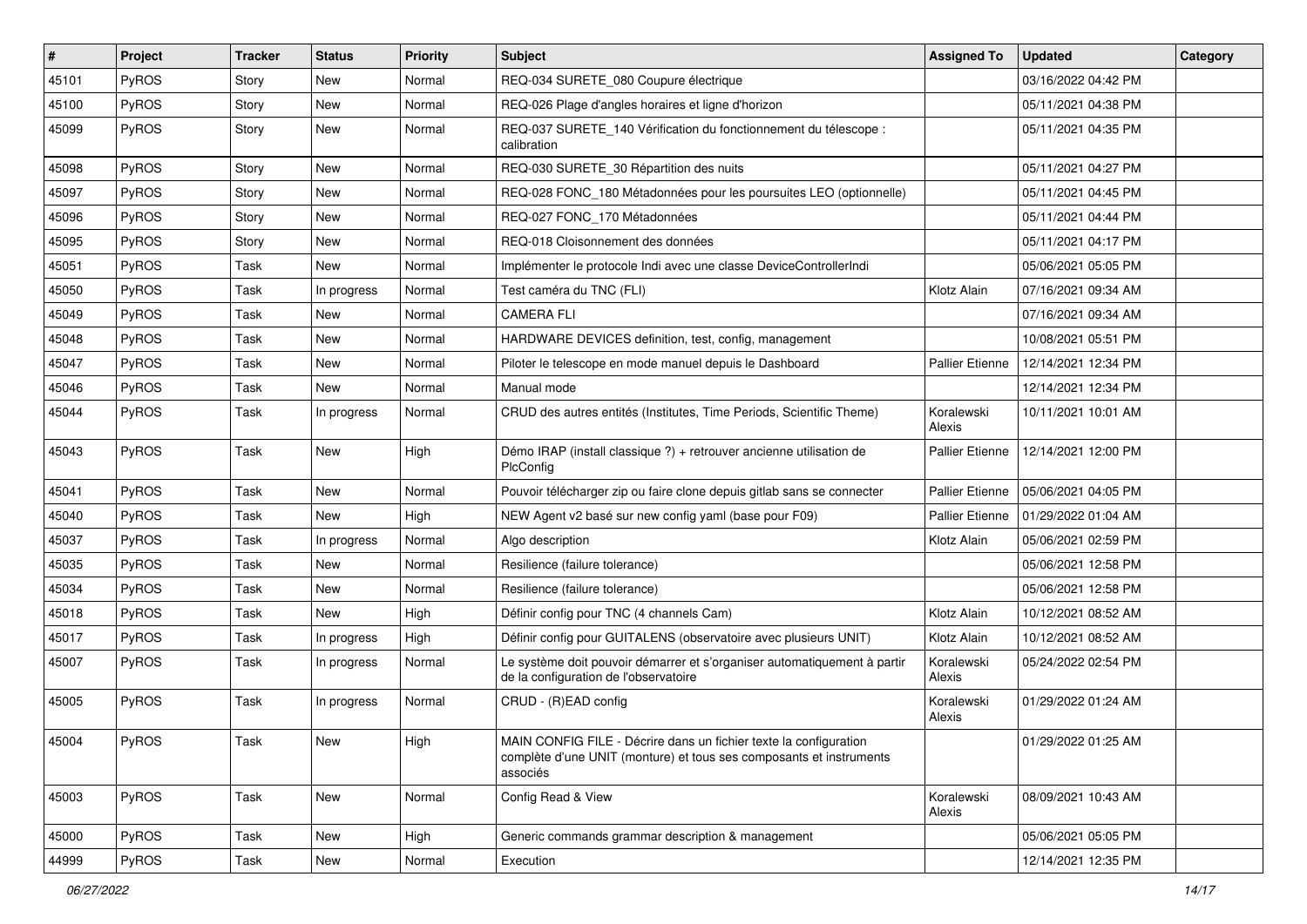| #     | Project | <b>Tracker</b> | <b>Status</b> | Priority | Subject                                                                                                              | <b>Assigned To</b>   | <b>Updated</b>      | Category |
|-------|---------|----------------|---------------|----------|----------------------------------------------------------------------------------------------------------------------|----------------------|---------------------|----------|
| 44998 | PyROS   | Task           | New           | Normal   | Monitoring: Check & log continuously instrument (or telescope) status                                                |                      | 12/14/2021 12:33 PM |          |
| 44997 | PyROS   | Task           | <b>New</b>    | Normal   | Start & Stop                                                                                                         |                      | 12/14/2021 12:33 PM |          |
| 44995 | PyROS   | Task           | New           | Normal   | (F09) TESTS to validate this feature                                                                                 |                      | 10/08/2021 05:45 PM |          |
| 44994 | PyROS   | Task           | New           | Normal   | (F09) AUTHORIZATIONS for this feature (who can do what) : doc &<br>implem.                                           |                      | 12/14/2021 12:15 PM |          |
| 44993 | PyROS   | Task           | New           | Normal   | (F09) ENTITIES definition & implementation                                                                           |                      | 12/14/2021 12:33 PM |          |
| 44992 | PyROS   | Task           | <b>New</b>    | Normal   | Switch modes between Automatic and Manual mode                                                                       |                      | 05/04/2021 12:31 PM |          |
| 44991 | PyROS   | Task           | New           | Normal   | Execution                                                                                                            |                      | 05/04/2021 12:30 PM |          |
| 44990 | PyROS   | Task           | New           | Normal   | Monitoring: Check & log continuously Telescope and instruments status,<br>and make a general synthesis               |                      | 05/04/2021 12:30 PM |          |
| 44989 | PyROS   | Task           | <b>New</b>    | Normal   | Start & Stop                                                                                                         |                      | 05/04/2021 12:29 PM |          |
| 44988 | PyROS   | Task           | New           | Normal   | TESTS to validate this feature                                                                                       |                      | 05/04/2021 12:26 PM |          |
| 44987 | PyROS   | Task           | New           | Normal   | (F08) AUTHORIZATIONS for this feature (who can do what) :<br>documentation & implementation                          |                      | 06/08/2021 08:20 AM |          |
| 44986 | PyROS   | Task           | New           | Normal   | ENTITIES (& properties) to be defined                                                                                |                      | 05/04/2021 12:25 PM |          |
| 44973 | PyROS   | Task           | New           | Normal   | (F07) Scheduling Sequences according to priorities, quotas, observing<br>conditions, Seq parameters, Seq constraints |                      | 05/06/2021 02:59 PM |          |
| 44972 | PyROS   | Task           | <b>New</b>    | Normal   | Planning triggers - each time the context is changed                                                                 |                      | 05/03/2021 12:06 PM |          |
| 44971 | PyROS   | Task           | New           | Normal   | Get the list of sequences to be planned                                                                              |                      | 05/03/2021 11:43 AM |          |
| 44970 | PyROS   | Task           | New           | Normal   | TESTS to validate this feature                                                                                       |                      | 05/03/2021 11:41 AM |          |
| 44969 | PyROS   | Task           | New           | Normal   | (F07) AUTHORIZATIONS for this feature (who can do what) :<br>documentation & implementation                          |                      | 06/08/2021 08:21 AM |          |
| 44968 | PyROS   | Task           | <b>New</b>    | Normal   | ENTITIES (& properties) to be defined                                                                                |                      | 05/03/2021 11:38 AM |          |
| 44947 | PyROS   | Task           | In progress   | Normal   | Sequence                                                                                                             | Koralewski<br>Alexis | 02/03/2022 09:35 AM |          |
| 44945 | PyROS   | Task           | <b>New</b>    | Normal   | (READ 1) Sequence detailed view                                                                                      |                      | 02/03/2022 09:45 AM |          |
| 44940 | PyROS   | Task           | In progress   | Normal   | <b>UPDATE a Sequence</b>                                                                                             | Koralewski<br>Alexis | 02/22/2022 02:59 PM |          |
| 44939 | PyROS   | Task           | <b>New</b>    | Normal   | SUBMIT a Seq to planning (status => "submitted")                                                                     | Koralewski<br>Alexis | 02/03/2022 10:23 AM |          |
| 44932 | PyROS   | Task           | New           | Normal   | CREATE a Sequence (must be attached to a valid SP)                                                                   |                      | 02/23/2022 12:02 PM |          |
| 44930 | PyROS   | Task           | New           | Normal   | (F05) TESTS & REQUIREMENTS to validate this feature                                                                  | Koralewski<br>Alexis | 02/22/2022 03:01 PM |          |
| 44928 | PyROS   | Task           | New           | Normal   | (F05) ENTITIES definition (doc spec) & implementation (DB)                                                           | Koralewski<br>Alexis | 02/03/2022 10:13 AM |          |
| 44924 | PyROS   | Task           | New           | Normal   | (F04) ENTITIES - definition & implementation                                                                         |                      | 12/15/2021 07:36 AM |          |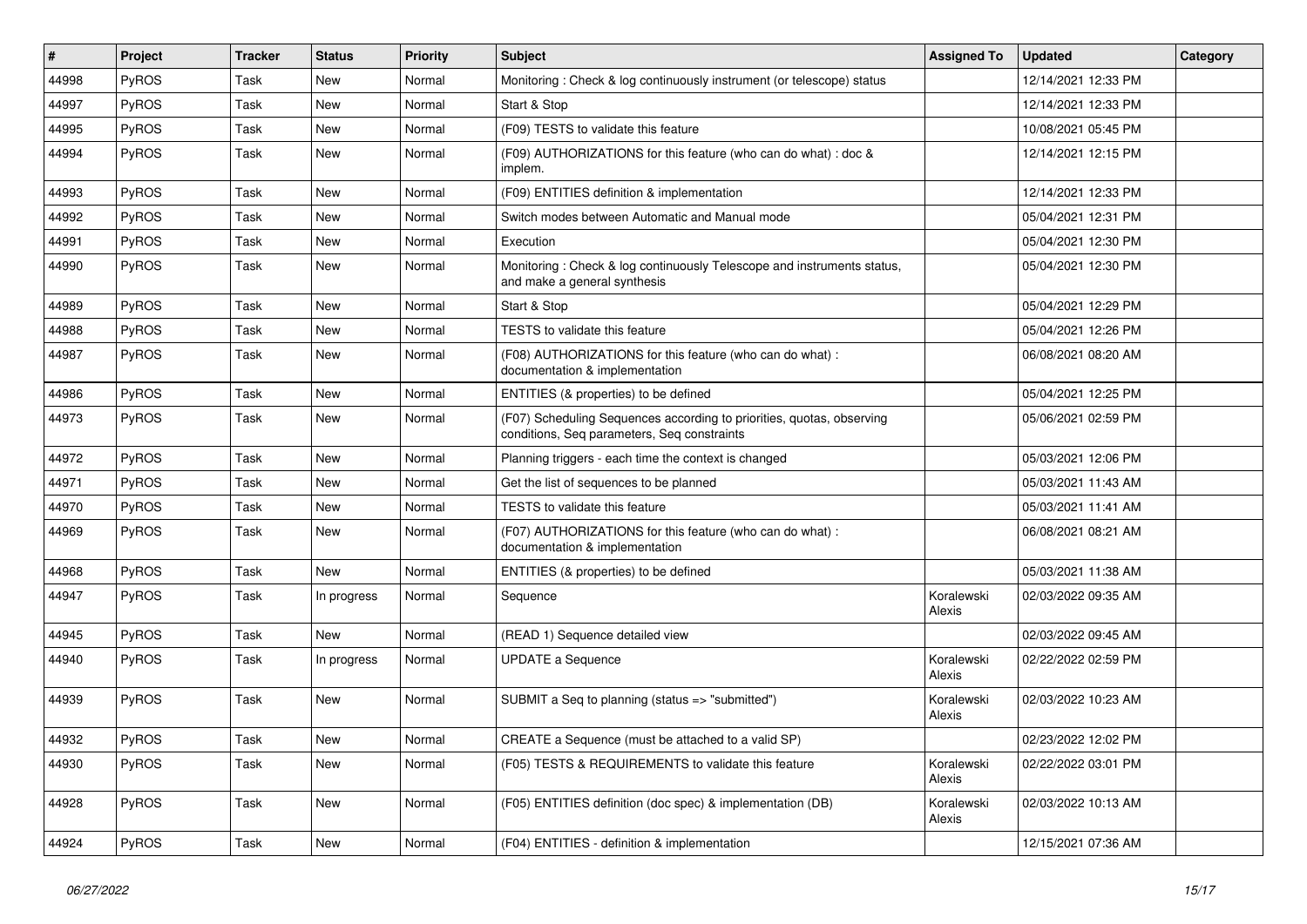| #     | Project      | <b>Tracker</b> | <b>Status</b> | <b>Priority</b> | <b>Subject</b>                                                                                                                          | <b>Assigned To</b>   | <b>Updated</b>      | Category |
|-------|--------------|----------------|---------------|-----------------|-----------------------------------------------------------------------------------------------------------------------------------------|----------------------|---------------------|----------|
| 44923 | PyROS        | Task           | <b>New</b>    | Normal          | (F04) TESTS to validate this feature                                                                                                    |                      | 12/15/2021 07:36 AM |          |
| 44922 | PyROS        | Task           | New           | Normal          | (F04) AUTHORIZATIONS for this feature (who can do what) :<br>documentation & implementation                                             |                      | 12/15/2021 07:37 AM |          |
| 44921 | PyROS        | Task           | New           | Normal          | Démarrage de la production des fichiers de calibration (fin de nuit)                                                                    |                      | 04/30/2021 12:43 PM |          |
| 44920 | PyROS        | Task           | <b>New</b>    | Normal          | Démarrage ou fin des observations (début/fin de nuit)                                                                                   |                      | 04/30/2021 12:43 PM |          |
| 44919 | PyROS        | Task           | New           | Normal          | Sauvegarder (logger) les différents changements d'état                                                                                  |                      | 12/15/2021 07:37 AM |          |
| 44918 | PyROS        | Task           | New           | Normal          | Optimiser : Agir sur le système en fonction des conditions d'observation<br>pour n'observer que quand la qualité du ciel est suffisante |                      | 04/30/2021 12:41 PM |          |
| 44917 | PyROS        | Task           | <b>New</b>    | Normal          | Sécuriser : Agir sur le système en fonction de l'environnement<br>(externe/interne) pour la sécurité de l'Observatoire et des personnes |                      | 04/30/2021 12:41 PM |          |
| 44916 | PyROS        | Task           | <b>New</b>    | Normal          | Rythmer : Agir sur le système pour lui donner un rythme en fonction du<br>temps (nuit/jour)                                             |                      | 04/30/2021 12:43 PM |          |
| 44915 | PyROS        | Task           | <b>New</b>    | Normal          | Changer le mode du système : passer en mode manuel (maintenance) ou<br>automatique                                                      |                      | 12/15/2021 07:37 AM |          |
| 44914 | PyROS        | Task           | <b>New</b>    | Normal          | (re-)Démarrer, mettre en Pause, ou Stopper tout ou partie du système                                                                    |                      | 04/30/2021 12:40 PM |          |
| 44907 | PyROS        | Task           | New           | Normal          | Show Weather & Observatory monitored data (in a convenient way)                                                                         |                      | 05/05/2022 09:53 AM |          |
| 44906 | PyROS        | Task           | <b>New</b>    | Normal          | Compute and save Observing conditions                                                                                                   |                      | 12/15/2021 07:35 AM |          |
| 44904 | PyROS        | Task           | New           | Normal          | Compute, save, and provide higher level (useful) parameters and synthesis<br>from multiple detectors                                    |                      | 12/15/2021 07:34 AM |          |
| 44903 | PyROS        | Task           | New           | Normal          | Save raw data                                                                                                                           |                      | 12/15/2021 07:34 AM |          |
| 44902 | <b>PyROS</b> | Task           | <b>New</b>    | Normal          | Fix raw data                                                                                                                            |                      | 12/15/2021 07:33 AM |          |
| 44901 | <b>PyROS</b> | Task           | New           | Normal          | Get PLC mode changes (off/manu/auto) and alarms (intrusion, e_stop), and<br>save them                                                   |                      | 12/15/2021 07:33 AM |          |
| 44900 | PyROS        | Task           | New           | Normal          | Read (from PLC and sensors) INSIDE environmental data (doors, lights)<br>for human safety                                               |                      | 12/15/2021 07:33 AM |          |
| 44899 | PyROS        | Task           | <b>New</b>    | Normal          | Read (from PLC and sensors) OUTSIDE environmental data (weather) for<br>instruments security                                            |                      | 12/14/2021 04:54 PM |          |
| 44898 | PyROS        | Task           | <b>New</b>    | Normal          | (F03) ENTITIES (& properties) to be defined                                                                                             |                      | 12/15/2021 07:32 AM |          |
| 44897 | PyROS        | Task           | New           | Normal          | On peut voir la fiche détaillée d'un SP                                                                                                 |                      | 06/16/2021 11:29 AM |          |
| 44896 | PyROS        | Task           | New           | Normal          | On peut consulter la liste des SP                                                                                                       |                      | 06/18/2021 03:17 PM |          |
| 44894 | PyROS        | Task           | New           | Normal          | Un Observer peut créer un nouveau Proposal (SP) pour une Période<br>spécifique future                                                   |                      | 06/16/2021 11:28 AM |          |
| 44892 | PyROS        | Task           | New           | Normal          | SPs view (list & 1)                                                                                                                     |                      | 03/29/2022 09:17 AM |          |
| 44891 | PyROS        | Task           | New           | Normal          | Create/Update                                                                                                                           |                      | 09/14/2021 11:48 AM |          |
| 44890 | PyROS        | Task           | New           | Normal          | SP CRUD                                                                                                                                 |                      | 03/29/2022 09:17 AM |          |
| 44889 | PyROS        | Task           | In progress   | Normal          | SP validation WORKFLOW (lifecycle) (F02v2)                                                                                              | Koralewski<br>Alexis | 11/03/2021 09:19 AM |          |